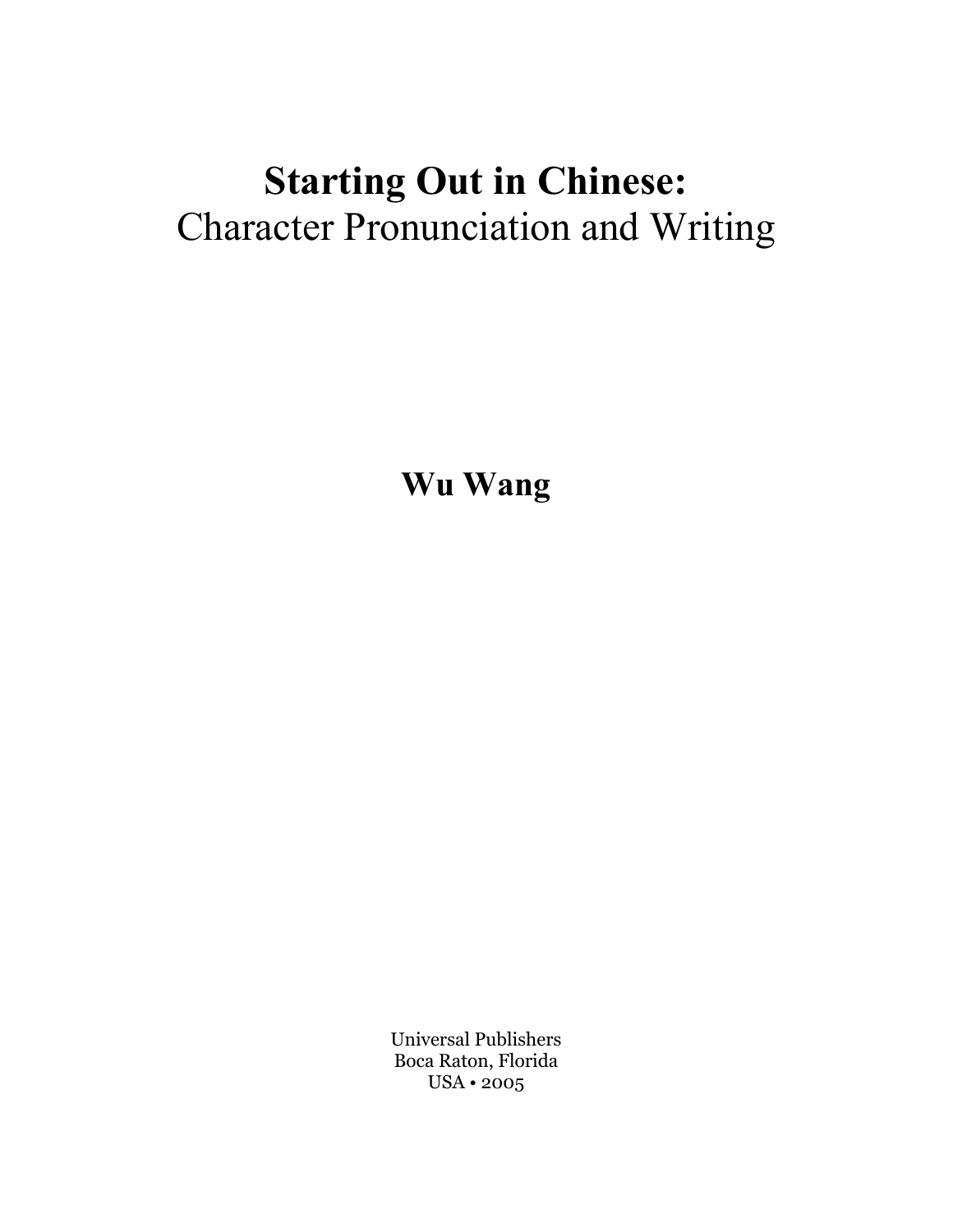*Starting Out in Chinese: Character Pronunciation and Writing* 

Copyright © 2005 Wu Wang All rights reserved.

Universal Publishers Boca Raton, Florida • USA 2005

ISBN: 1-58112- 480-5

www.universal-publishers.com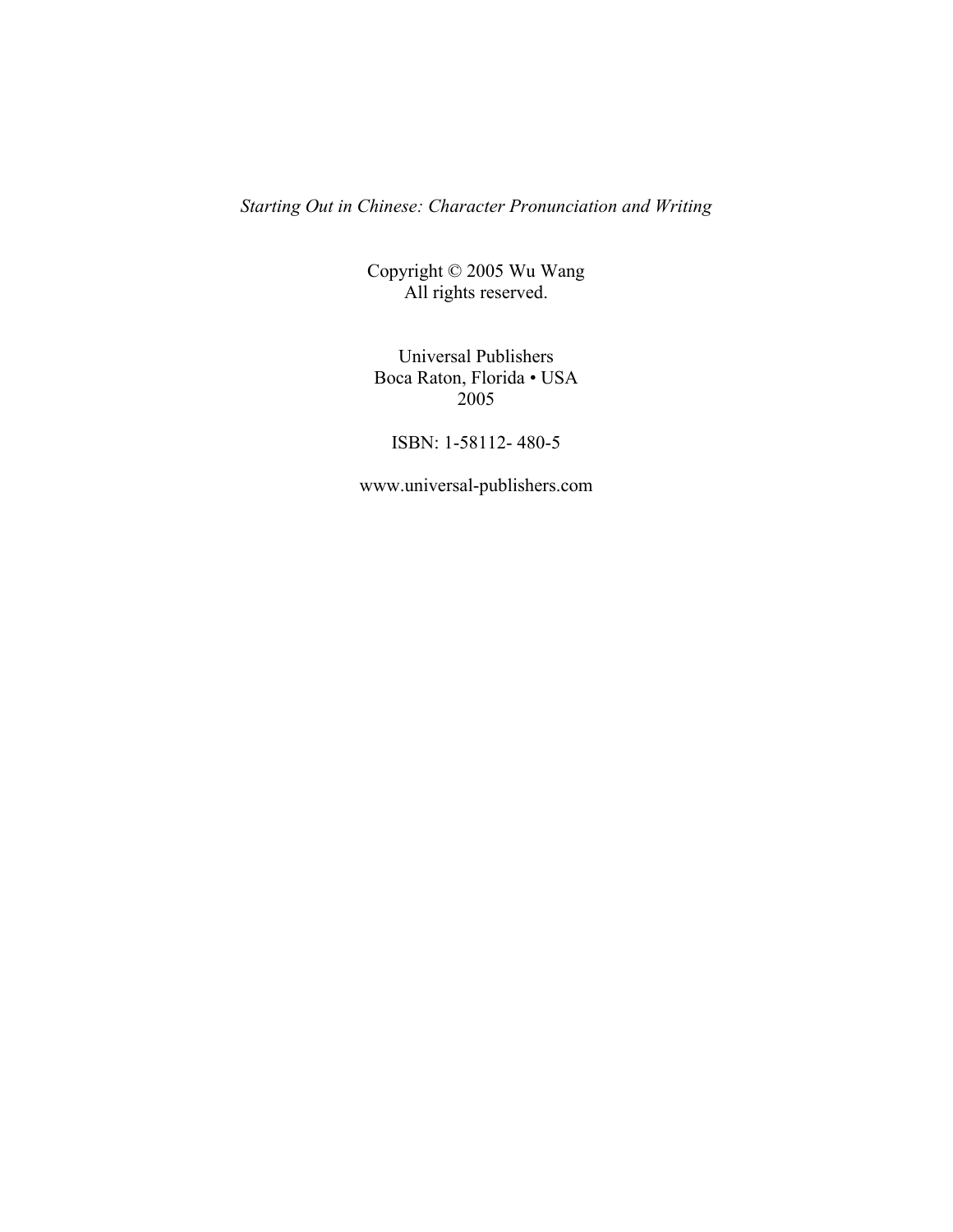### *Table of Contents:*

### **Part I - Chinese Pinyin (phonetics) and Tones**

| Lesson 6 Finals $(5)$ - vowels followed by the nasal consonant n: an, en, in, un, un. 21                |  |
|---------------------------------------------------------------------------------------------------------|--|
| Lesson 7 Finals $(6)$ - vowels followed by the nasal consonants ng: ang, eng, ing, ong 25               |  |
| Lesson 8 Finals $(7)$ - i, u, $\ddot{u}$ + nasalized finals: ian, iang, iong; uan, uang; uan; and er 29 |  |
|                                                                                                         |  |
|                                                                                                         |  |

### **Part II - Chinese Writing System**

| Lesson 14 Writing (II) $\ldots$ $\ldots$ $\ldots$ $\ldots$ $\ldots$ $\ldots$ $\ldots$ $\ldots$ 57 |  |
|---------------------------------------------------------------------------------------------------|--|
|                                                                                                   |  |
|                                                                                                   |  |
|                                                                                                   |  |
|                                                                                                   |  |
|                                                                                                   |  |
|                                                                                                   |  |

|--|--|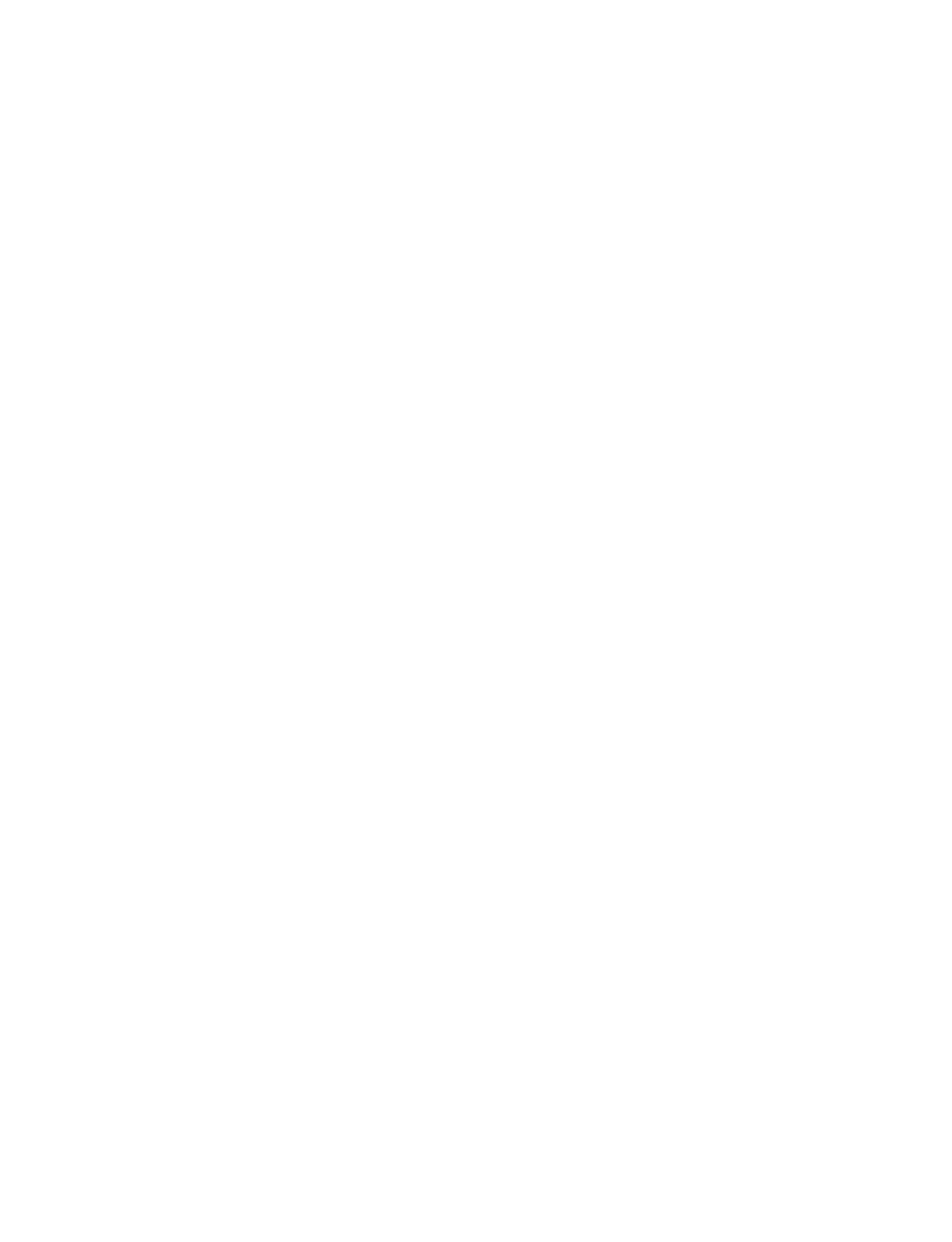# **Part One**

Pinyin - Chinese phonetics and Tones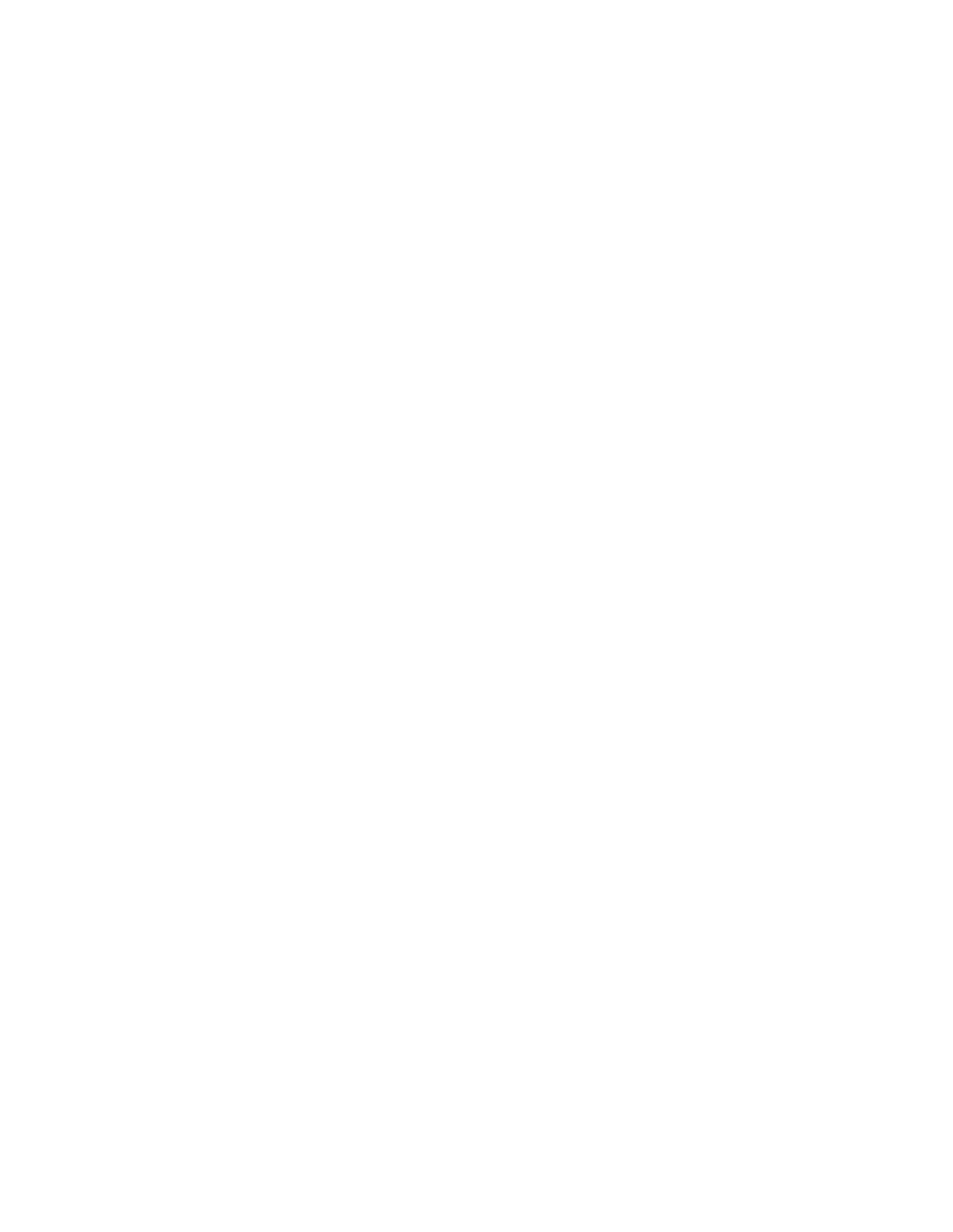*Initials:* 

| $B - b$   | $P - p$   | $M - m$     | $F - f$ |
|-----------|-----------|-------------|---------|
| $D - d$   | $T - t$   | $N - n$     | $L - 1$ |
| $G - g$   | $K - k$   | $H - h$     |         |
| $J - j$   | $Q - q$   | $X - x$     |         |
| $Z - z$   | $C - c$   | $S - s$     |         |
| $ZH - zh$ | $CH - ch$ | $SH$ - $sh$ | $R - r$ |
|           |           |             |         |

Y - y

 $W - w$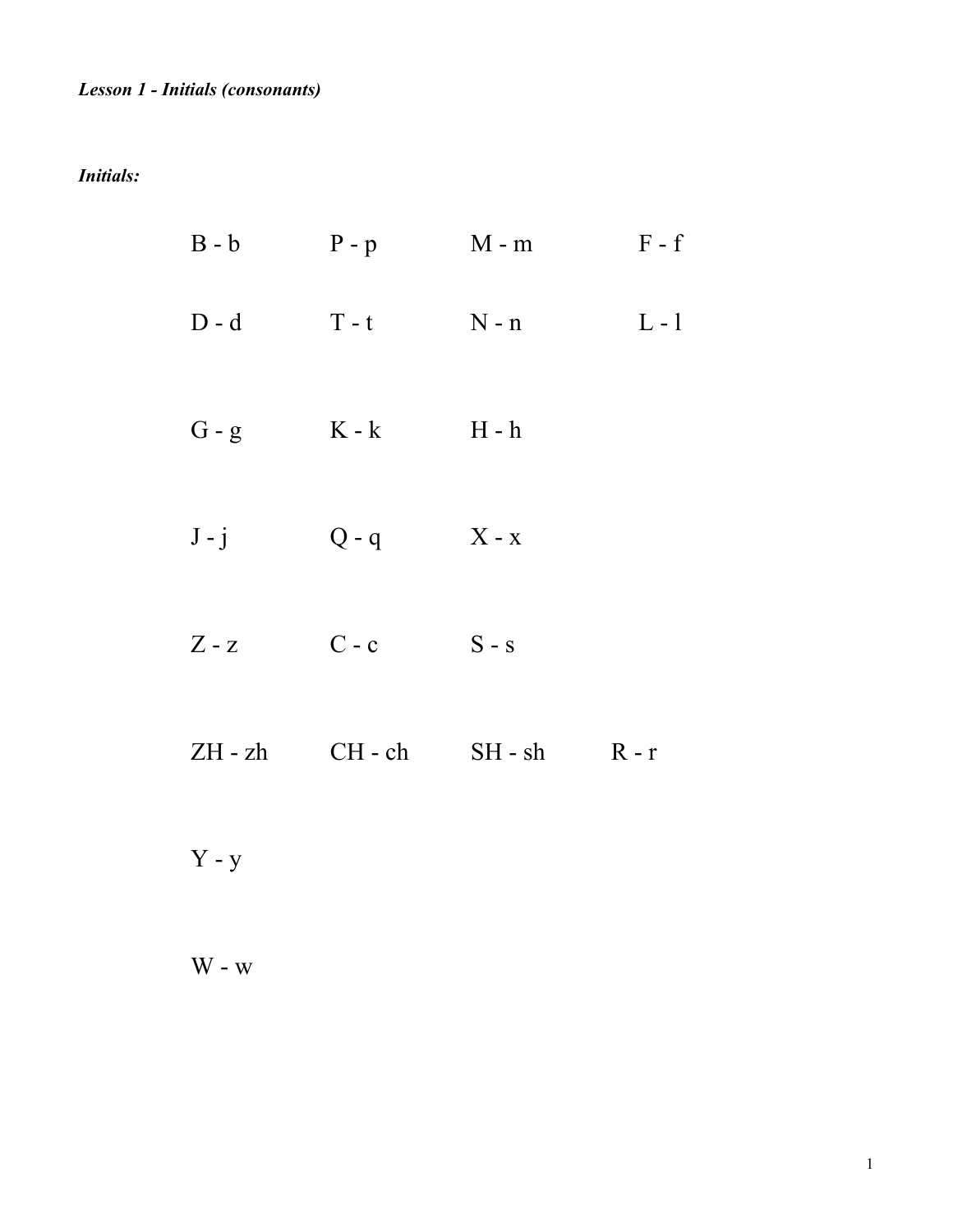| <b>Initials</b>           | Pronunciation<br>(International<br>phonetic<br>system)                                                                                                                                                                                                                                                                                                                                                                                                                                                                                                         | <b>Initials</b> | Pronunciation<br>(International<br>phonetic<br>system)                                                                                                                                                                                                                                                                                                                                                                                                                                                    |
|---------------------------|----------------------------------------------------------------------------------------------------------------------------------------------------------------------------------------------------------------------------------------------------------------------------------------------------------------------------------------------------------------------------------------------------------------------------------------------------------------------------------------------------------------------------------------------------------------|-----------------|-----------------------------------------------------------------------------------------------------------------------------------------------------------------------------------------------------------------------------------------------------------------------------------------------------------------------------------------------------------------------------------------------------------------------------------------------------------------------------------------------------------|
| $\mathbf b$               | $[{\mathsf p}]$                                                                                                                                                                                                                                                                                                                                                                                                                                                                                                                                                | $\mathbf{j}$    | $[td] % \begin{center} % \includegraphics[width=\linewidth]{imagesSupplemental_3.png} % \end{center} % \caption { % \textit{DefNet} and { \textit{DefNet}~\textit{DefNet}~\textit{DefNet}~\textit{DefNet}~\textit{DefNet}~\textit{DefNet}~\textit{DefNet}~\textit{DefNet}~\textit{DefNet}~\textit{DefNet}~\textit{DefNet}~\textit{DefNet}~\textit{DefNet}~\textit{DefNet}~\textit{DefNet}~\textit{DefNet}~\textit{DefNet}~\textit{DefNet}~\textit{DefNet}~\textit{DefNet}~\textit{DefNet}~\textit{DefNet$ |
| p                         | [p']                                                                                                                                                                                                                                                                                                                                                                                                                                                                                                                                                           | q               | [t@']                                                                                                                                                                                                                                                                                                                                                                                                                                                                                                     |
| m                         | [m]                                                                                                                                                                                                                                                                                                                                                                                                                                                                                                                                                            | $\mathbf X$     | $\left[\mathtt{Q}\right]$                                                                                                                                                                                                                                                                                                                                                                                                                                                                                 |
| $\mathbf f$               | $[f] % \begin{center} % \includegraphics[width=\linewidth]{imagesSupplemental_3.png} % \end{center} % \caption { % Our method can be used for the use of the image. % Note that the \emph{Left:} \label{fig:case} %$                                                                                                                                                                                                                                                                                                                                           | Z               | [ts]                                                                                                                                                                                                                                                                                                                                                                                                                                                                                                      |
| $\rm d$                   | $[t]$                                                                                                                                                                                                                                                                                                                                                                                                                                                                                                                                                          | $\mathbf c$     | $[ts^{\prime}]% \includegraphics*[width=0.9\columnwidth]{figures/2a}% \label{fig:2}%$                                                                                                                                                                                                                                                                                                                                                                                                                     |
| $\mathbf t$               | $[t!]% \centering \subfloat[\centering ]{{\includegraphics[width=0.22\textwidth]{figs-pr2.png}}}% \qquad \subfloat[\centering ]{{\includegraphics[width=0.22\textwidth]{figs-pr2.png}}}% \caption{The 3D (top) and the 4D (bottom) of the 3D (bottom) and the 4D (bottom) of the 3D (bottom) of the 3D (bottom) of the 3D (bottom) of the 3D (bottom) of the 3D (bottom) of the 3D (bottom) of the 3D (bottom) of the 3D (bottom) of the 3D (bottom) of the 3D (bottom) of the 3D (bottom) of the 3D (bottom) of the 3D (bottom) of the 3D (bottom) of the 3D$ | $\mathbf S$     | [s]                                                                                                                                                                                                                                                                                                                                                                                                                                                                                                       |
| $\mathbf n$               | [n]                                                                                                                                                                                                                                                                                                                                                                                                                                                                                                                                                            | zh              | [t <sub>5</sub> ]                                                                                                                                                                                                                                                                                                                                                                                                                                                                                         |
| $\mathbf{l}$              | $[] \centering% \begin{subfigure}[t]{0.45\textwidth} \includegraphics[width=\textwidth]{figs/fig_10000.pdf} \caption{The 3D (left) and 4D (right) are the 3D (right) and 3D (right) are the 3D (right).} \label{fig:1} \end{subfigure} \vspace*{-1.0mm} \caption{The 3D (right) and 4D (right).} \label{fig:1}$                                                                                                                                                                                                                                                | ch              | [ts']                                                                                                                                                                                                                                                                                                                                                                                                                                                                                                     |
| g                         | $[{\sf k}]$                                                                                                                                                                                                                                                                                                                                                                                                                                                                                                                                                    | sh              | $[ \boldsymbol{\mathsf{s}} ]$                                                                                                                                                                                                                                                                                                                                                                                                                                                                             |
| $\bf k$                   | $[{\mathsf{k}}'] % \includegraphics[width=\textwidth]{images/Trn1.png} \caption{The figure shows the number of parameters in the left and right.} \label{Trn2}$                                                                                                                                                                                                                                                                                                                                                                                                | $\mathbf r$     | [z]                                                                                                                                                                                                                                                                                                                                                                                                                                                                                                       |
| $\boldsymbol{\mathrm{h}}$ | $\left[ \mathrm{\mathsf{x}}\right]$                                                                                                                                                                                                                                                                                                                                                                                                                                                                                                                            | $\mathbf{y}$    | $[] \centering \includegraphics[width=0.47\textwidth]{images/TrDiM1.png} \caption{The 3D (top) and 4D (bottom) are shown in the left and right.} \label{TrDiM1}$                                                                                                                                                                                                                                                                                                                                          |
|                           |                                                                                                                                                                                                                                                                                                                                                                                                                                                                                                                                                                | W               | [w]                                                                                                                                                                                                                                                                                                                                                                                                                                                                                                       |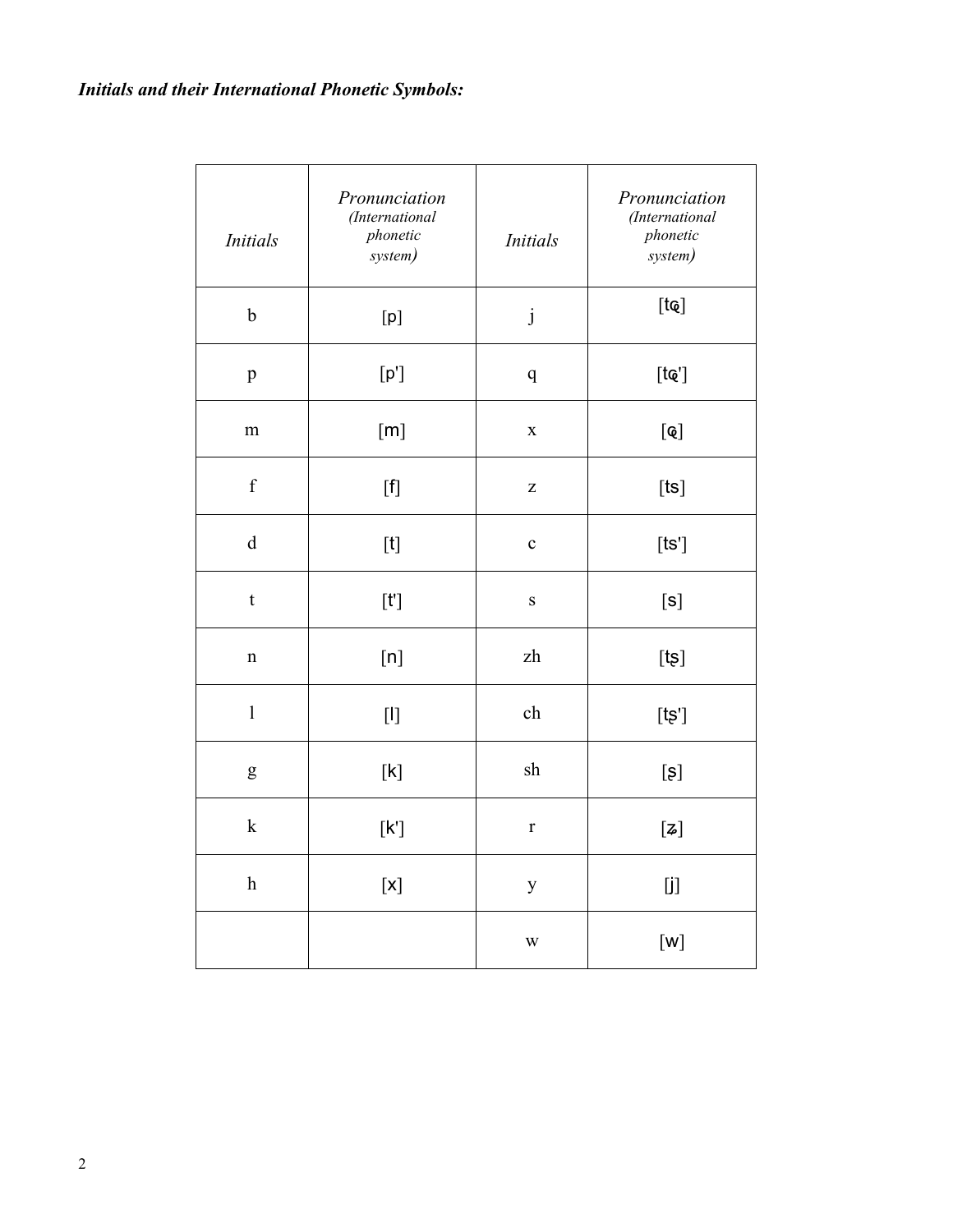### *Activities and Exercises:*

*1. Listen carefully to the teacher and repeat all the initials as many times as needed until you memorize them.* 

|  |       | b p m f       |           | $d$ t n 1  |  |
|--|-------|---------------|-----------|------------|--|
|  |       | $g \t k \t h$ | $j$ q $x$ |            |  |
|  | Z C S |               |           | zh ch sh r |  |
|  |       |               | W         |            |  |

*2. Work with a partner. Read aloud the initials to each other and see if you know the difference by listening and speaking.* 

| $b-p$    | $m-f$    | $d-t$    | $n-l$          |
|----------|----------|----------|----------------|
| $g-k-h$  | $j-q-x$  | $z-c-s$  | $zh - ch - sh$ |
| $z - zh$ | $c-ch$   | $s - sh$ | $zh - r$       |
| $r-ch$   | $sh - r$ | $j-y$    | $W - r$        |

*3. Work in a team. Everyone takes a turn to pick randomly some of the initials from the given list and read them aloud to the others. If all the others understand and write down the same initials as that the reader pronounced, it's good. Otherwise, ask the teacher to find out the correct pronunciation.* 

|  |  |  | zh m x p t r y c |  |
|--|--|--|------------------|--|
|  |  |  | d j w sh n s q k |  |
|  |  |  | 1 g ch b z h f   |  |

*4. Fill in the blanks with the initials missing in the list:* 

| b( )m( )  | dt()()          | g( )h       |
|-----------|-----------------|-------------|
| $($ ) q x | $Z \, c \, (-)$ | zh( ) sh( ) |
| (         | (               |             |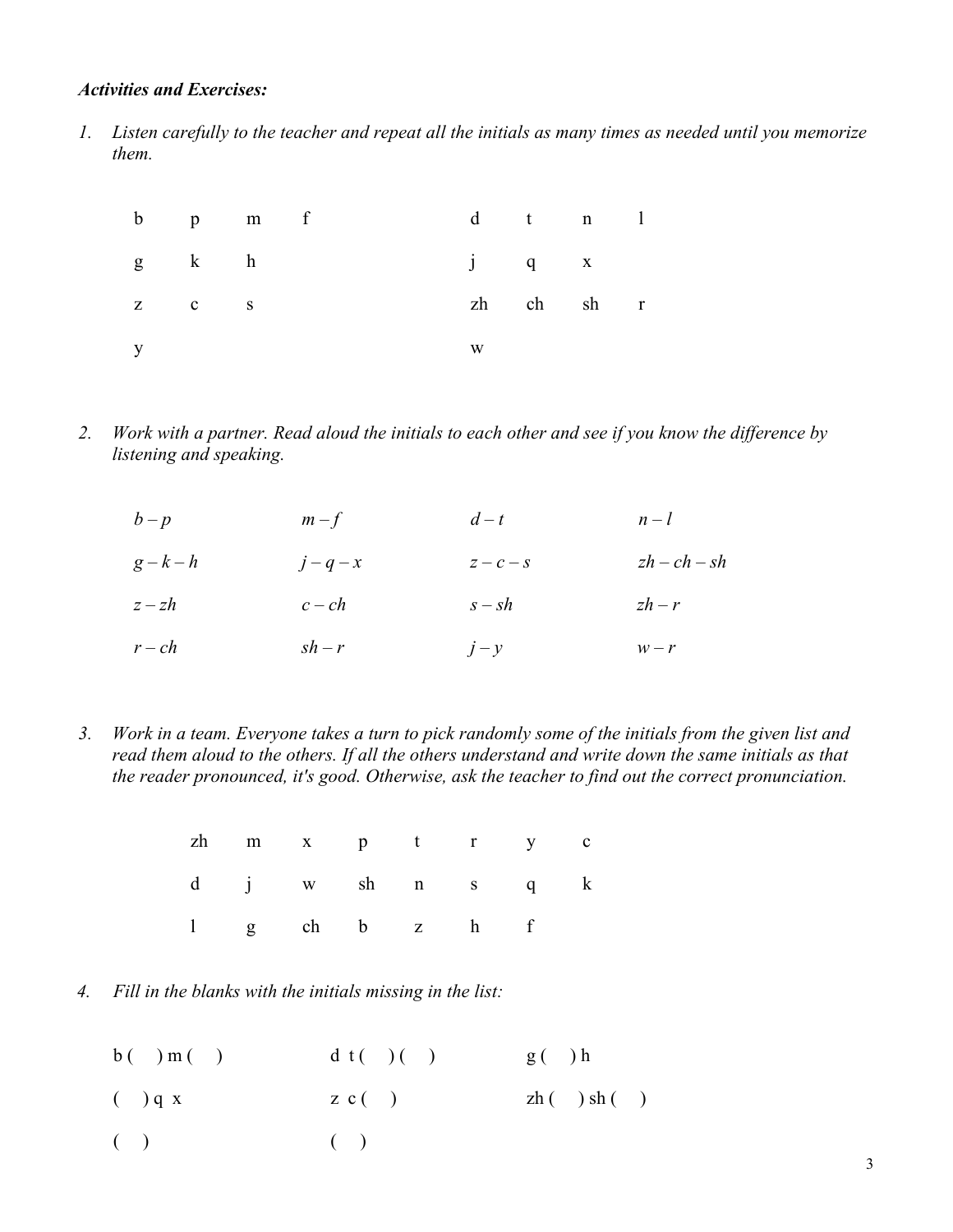5. *Dictation - listen carefully and put a number aside in order with the initial that you heard. (Teacher should say the initials in a different order from that listed below)* 

| b         | p                | ${\rm m}$               | $\boldsymbol{f}$ |
|-----------|------------------|-------------------------|------------------|
| d         | t                | $\mathbf n$             | 1                |
| ${\sf g}$ | $\mathbf k$      | $\boldsymbol{\text{h}}$ |                  |
| j         | $\boldsymbol{q}$ | $\mathbf X$             |                  |
| ${\bf Z}$ | $\mathbf{C}$     | ${\bf S}$               |                  |
| zh        | ch               | sh                      | $\mathbf r$      |
| y         | W                |                         |                  |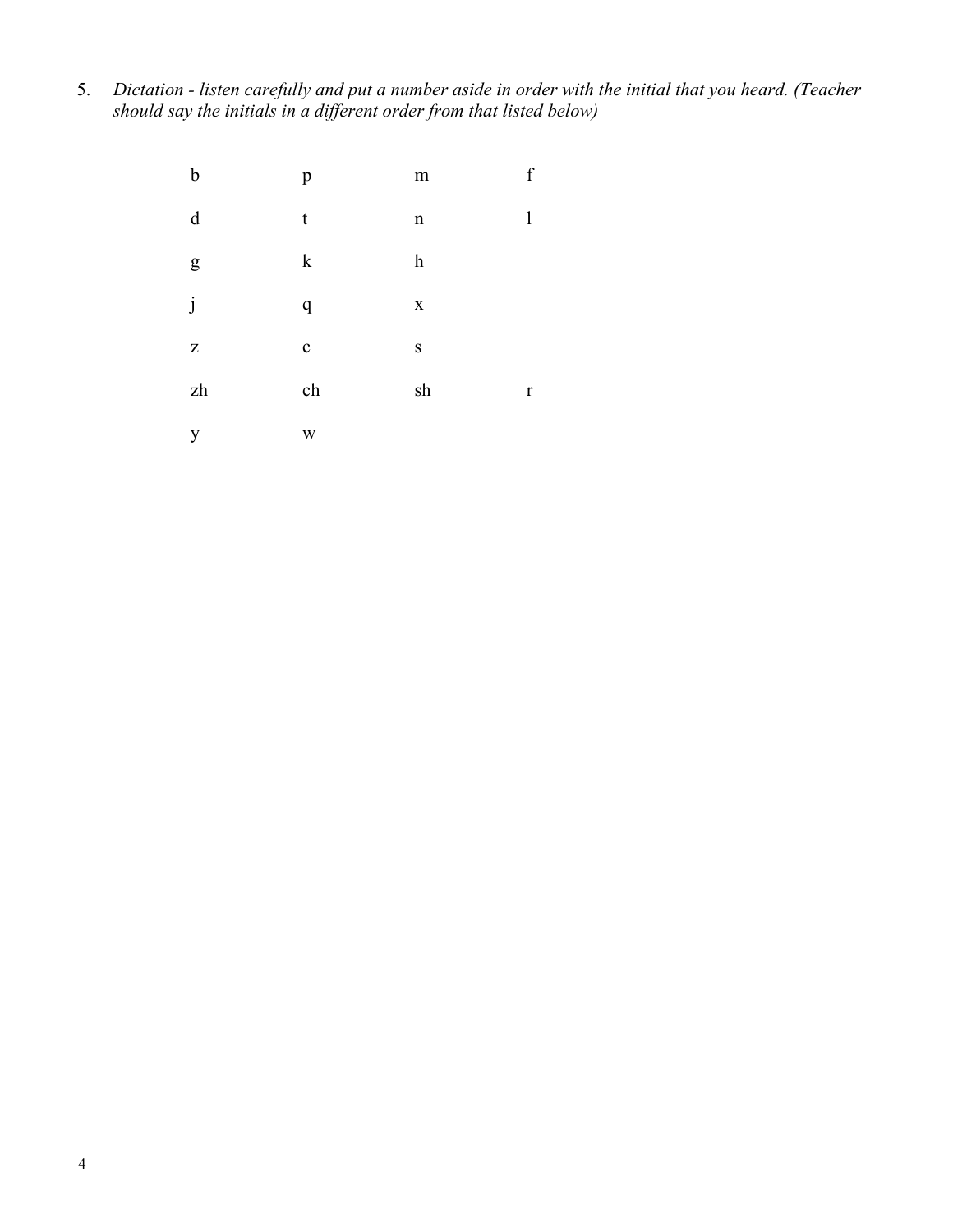| Single vowels:    |                   |   |                                                                               |  |
|-------------------|-------------------|---|-------------------------------------------------------------------------------|--|
| Phonetic symbols: | $[a]$ $[0]$ $[i]$ | e | $\begin{bmatrix} u \\ v \end{bmatrix}$ $\begin{bmatrix} y \\ y \end{bmatrix}$ |  |

 *Tones:* 

| $1st$ tone: $\bar{a}$ $\bar{0}$ $\bar{1}$ $\bar{e}$ $\bar{u}$ $\bar{u}$             |  |  |  |
|-------------------------------------------------------------------------------------|--|--|--|
| $2nd$ tone: á ó í é ú ú                                                             |  |  |  |
| $3^{\text{rd}}$ tone: $\check{a}$ $\check{0}$ i $\check{e}$ $\check{u}$ $\check{u}$ |  |  |  |
| $4th$ tone: $\dot{a}$ $\dot{0}$ $\dot{1}$ $\dot{e}$ $\dot{u}$ $\dot{u}$             |  |  |  |

 Neutral tone / toneless: some of Chinese words have no tones in their pinyin, and they pronounce lightly and shortly.

Diagram of tones



### *Practice:*

| ā                            | $\bar{O}$   | $\bar{\mathrm{e}}$           | $\overline{1}$                      | ū | $\overline{\ddot{u}}$          |
|------------------------------|-------------|------------------------------|-------------------------------------|---|--------------------------------|
| á                            | $\acute{o}$ | é                            | $\mathbf i$                         | ú | ű                              |
| ă                            | ŏ           | ě                            | ĭ                                   | ŭ | ŭ                              |
| à                            | ò           | è                            | ì                                   | ù | ù                              |
| $b-a \rightarrow b\dot{a}$   |             | $m-a \rightarrow m\bar{a}$   | f-a $\rightarrow$ fă                |   | $c-a \rightarrow c\bar{a}$     |
| $k-e \rightarrow k\check{e}$ |             | $t-e \rightarrow t\grave{e}$ | $z-e \rightarrow z\acute{e}$        |   | $zh-e \rightarrow zh\grave{e}$ |
| $d-i \rightarrow di$         |             | $p-i \rightarrow pi$         | $j-i \rightarrow j\check{i}$        |   | $q-i \rightarrow q i$          |
| $f$ -0 $\rightarrow$ fó      |             | $p-o \rightarrow p\dot{o}$   | $m-a \rightarrow m\bar{o}$          |   | $b$ -o $\rightarrow$ bó        |
| $t-u \rightarrow t\acute{u}$ |             | $ch-u \rightarrow ch\`u$     | $z$ -u $\rightarrow$ zú             |   | $r-u \rightarrow r\dot{u}$     |
| $n$ -ü $\rightarrow$ nũ      |             | $l$ -ü $\rightarrow$ lù      | $x-\ddot{u} \rightarrow x\acute{u}$ |   | $y$ -ü $\rightarrow$ yŭ        |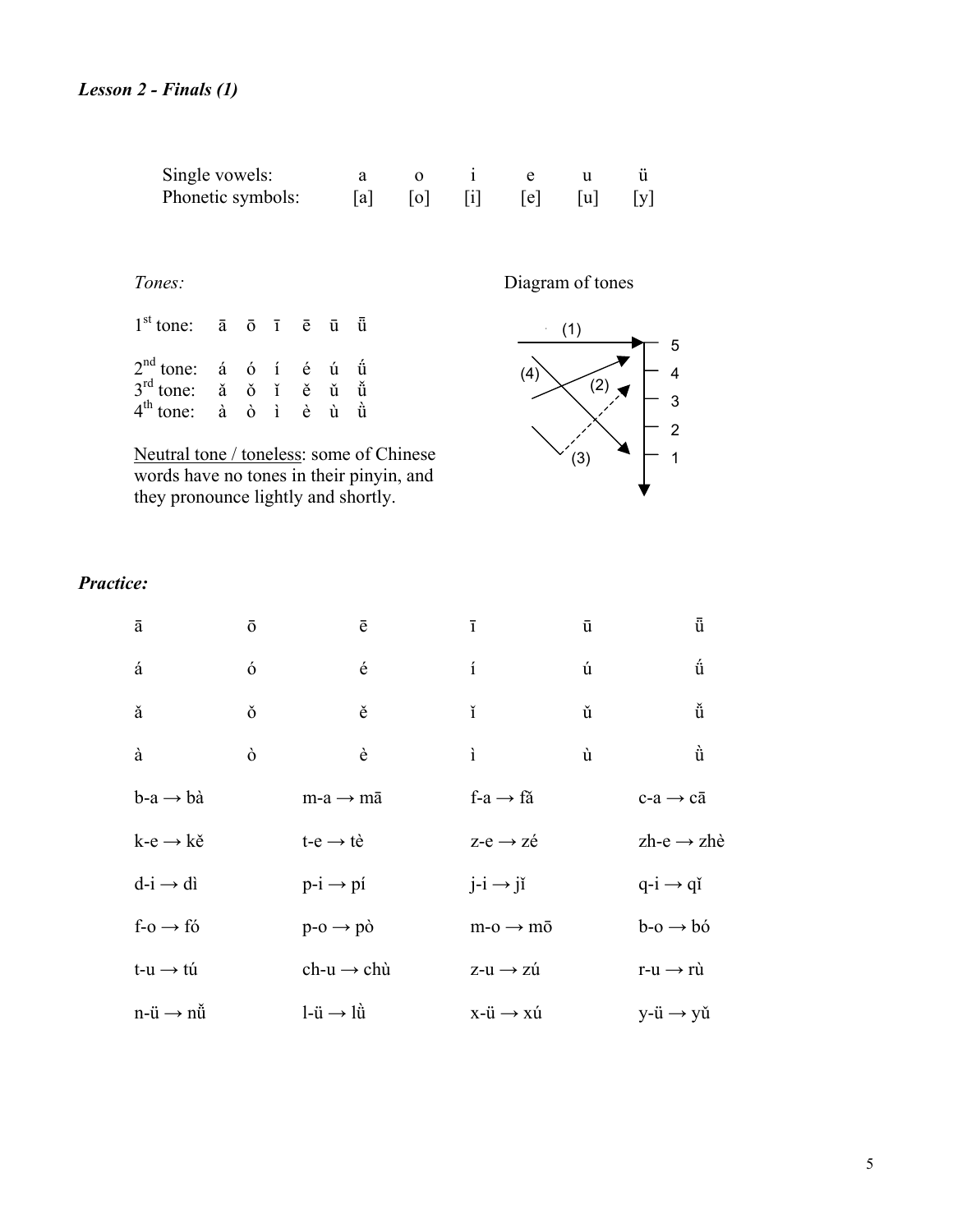### *Notes:*

|                                              | 1. Tone symbol's position (1): The tone symbols are always put on the vowels.                                                                                                                                                                                                                                                                                                                                                                                                |
|----------------------------------------------|------------------------------------------------------------------------------------------------------------------------------------------------------------------------------------------------------------------------------------------------------------------------------------------------------------------------------------------------------------------------------------------------------------------------------------------------------------------------------|
| 2. zi, ci, si, zhi, chi, shi, ri:            | These pinyin pronounce exactly the same as the initials z, c, s, zh, ch,<br>sh, r.                                                                                                                                                                                                                                                                                                                                                                                           |
|                                              | 3. i, u & $\ddot{u}$ as entire syllables: For some syllables that pronounce i, u, $\ddot{u}$ , their pinyin forms are yi, wu,<br>yu (take off the two dots of $\ddot{u}$ in this case).                                                                                                                                                                                                                                                                                      |
| 4. $\ddot{u}$ with $\ddot{u}$ , q, x, and y: | Because there exists no any combination of $\mathbf{i}$ , $\mathbf{q}$ , $\mathbf{x}$ , or $\mathbf{y}$<br>with u,<br>when $\ddot{u}$ follows j, q, x, or y the two dots in $\ddot{u}$ will be omitted, but it still<br>pronounces as $\ddot{u}$ . So, $\ddot{u} \rightarrow \dot{u}$ , q $\ddot{u} \rightarrow \dot{q}u$ , x $\ddot{u} \rightarrow xu$ , and $y\ddot{u} \rightarrow yu$ .<br>When $\ddot{u}$ follows n and l, it remains to be $\ddot{u}$ : like nu and lu. |

### *Activities and Exercises:*

*1. Discriminate the pinyin:* 

| bà - mā                     | fù - mǔ                           | dì-tú                    | $\overrightarrow{m}$ - $\overrightarrow{p}$ |
|-----------------------------|-----------------------------------|--------------------------|---------------------------------------------|
| kè - qì                     | $zi - ji$                         | wò - shì                 | sè - zé                                     |
| mí - yǔ                     | $c\bar{u}$ - $xi$                 | yì - qǐ                  | nů - zǐ                                     |
| chá - yè                    | shí - kè                          | $y\hat{u} - j\hat{i}$    | $l\ddot{u}$ - $ci$                          |
| $p\acute{o}$ - $x\acute{i}$ | zá - zhì                          | kŭ - sè                  | chè - dĭ                                    |
| shū - fǎ                    | $x\check{i} - \check{j}\check{u}$ | $l\bar{a}$ - s $\bar{a}$ | fú - wù                                     |
| $s\bar{s}$ - $l\bar{i}$     | chú - xī                          | $g\bar{e}$ - qu          | wǔ - gǔ                                     |
| $l\hat{i}$ - ti             | hù - zhù                          | tú - bù                  | zhé - hé                                    |

*2. Vocabulary:* 

| bàba         | Dad                  | māma   | Mom                            |
|--------------|----------------------|--------|--------------------------------|
| gēge         | elder brother        | yéye   | grandpa (dad's side)           |
| dìdi         | younger brother      | bóbo   | uncle (dad's elder brother);   |
| gūgu         | aunt (dad's sisters) | shūshu | uncle (dad's younger brother); |
| lù           | green                | zĭ     | purple                         |
| wǒ           | I; me                | wǒde   | my; mine                       |
| $n\check{1}$ | you (single); you    | nĭde   | your; yours                    |
| tā           | he; she; him; her    | tāde   | his; her; hers                 |
| zhè          | this                 | nà     | that                           |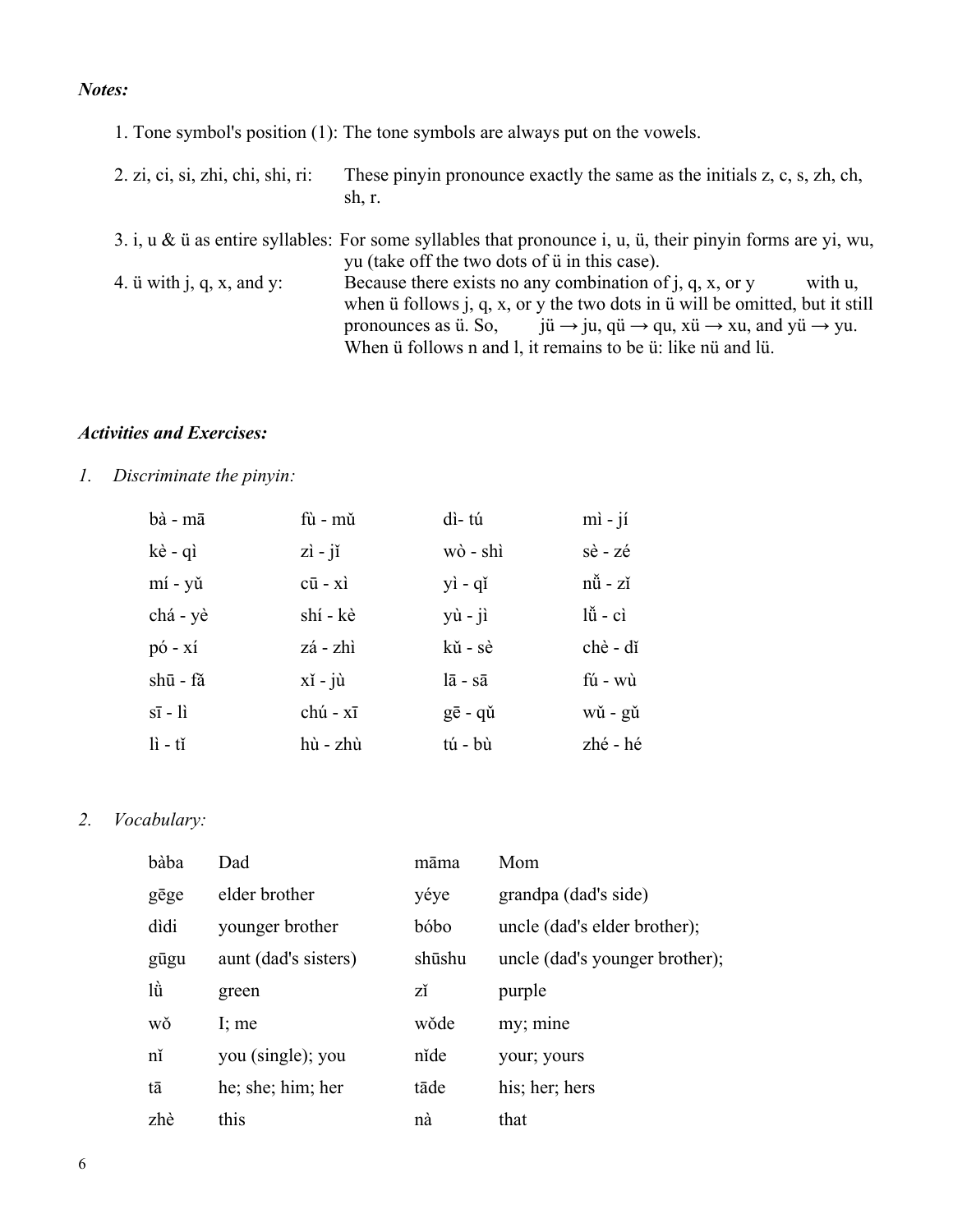| shì | to be | búshì | to be not |
|-----|-------|-------|-----------|
| hé  | and   | vě    | also; too |

*3. Repeat the sentences as many times as needed until you can read them fluently.* 

| Zhè shì wǒde māma hé bàba.        | Nà shì wǒde gēge.                   |
|-----------------------------------|-------------------------------------|
| - This is my dad and mom.         | - That is my elder brother.         |
| Zhè shì nǐde.                     | Nà shì tāde.                        |
| - This is yours.                  | - That is his.                      |
| Wǒ shì tāde gēge.                 | Tā shì wǒde dìdi.                   |
| - I am his elder brother.         | - He is my younger brother.         |
| Zhè búshì lùde, shì zǐde.         | Nà búshì lùde, yě búshì zíde.       |
| - This is not green, it's purple. | - That is not green neither purple. |

*4. Read aloud the following words with the correct pronunciation and tones.* 

| kělè   | Coke Cola           | dízi  | flute                |
|--------|---------------------|-------|----------------------|
| mălù   | road; street        | fóye  | Buddha               |
| mòzhī  | ink for calligraphy | lüsè  | green color          |
| dúshū  | to read; reading    | shīzi | lion                 |
| nüshì  | lady                | rìqī  | date (calendar)      |
| yáchĭ  | tooth; teeth        | cíqì  | porcelain, chinaware |
| chúshī | cook (person)       | kăchē | truck                |
| yīfu   | clothing; tops      | kùzi  | pants; trousers      |
| chá    | tea                 | chāzi | fork                 |
| gēbo   | arm                 | bízi  | nose                 |
| yǔyi   | rain coat           | shùyè | leaf                 |
| máyĭ   | ant                 | júzi  | orange               |
|        |                     |       |                      |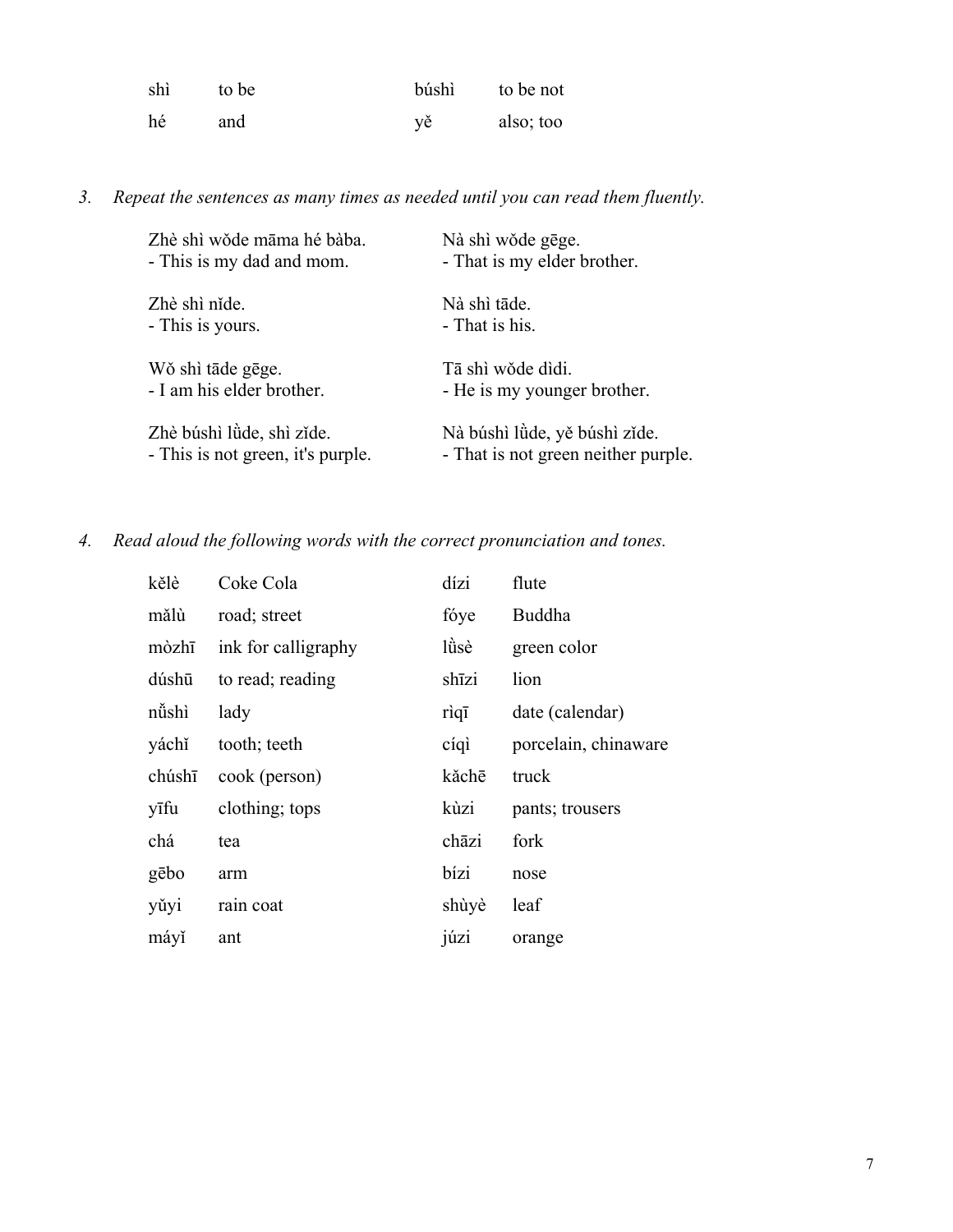*5. Practice your pronunciation with the following tongue twister:*  ( http://hellobaoba.533.net/photo.htm, and reference book #1. See the appendix)

| Sì shì sì,            | 四是四,    |
|-----------------------|---------|
| Shí shì shí,          | 十是十,    |
| Shí sì shì shí sì,    | 十四是十四,  |
| Sì shí shì sì shí.    | 四十是四十。  |
| Shí sì bú shì sì shí, | 十四不是四十, |
| Sì shí bú shì shí sì. | 四十不是十四。 |

*6. Listen carefully the pair of syllables (characters) and put in the blanks their tones: For instance: you hear "zī / zǐ", you put in the following blank (1 / 3) or (−/*⌵) *for the 1st and 3rd tones.* 

| 八 / 拔              | 吃/翅         | 我 / 卧                | 读 / 睹       |
|--------------------|-------------|----------------------|-------------|
| $($ $/$ $)$        | $($ $/$ $)$ | $($ $/$ $)$          | $($ / $)$   |
| 鼻/笔                | 哭 / 苦       | 茶 / 查                | 书 / 树       |
| $($ / $)$          | $($ / $)$   | $($ $/$ $)$          | $($ $/$ $)$ |
| 只/支                | 于 / 雨       | 富 / 福                | 土/兔         |
| $($ / $)$          | $($ $/$ $)$ | $($ $/$ $)$          | $($ $/$ $)$ |
| 车 / 撤              | 马 / 麻       | 第/地                  | 者 / 这       |
| $($ $/$ $)$        | $($ $/$ $)$ | $($ $/$ $)$          | $($ / $)$   |
| 是/十<br>$($ $/$ $)$ | 坡 / 婆       | 各 / 个<br>$($ $/$ $)$ |             |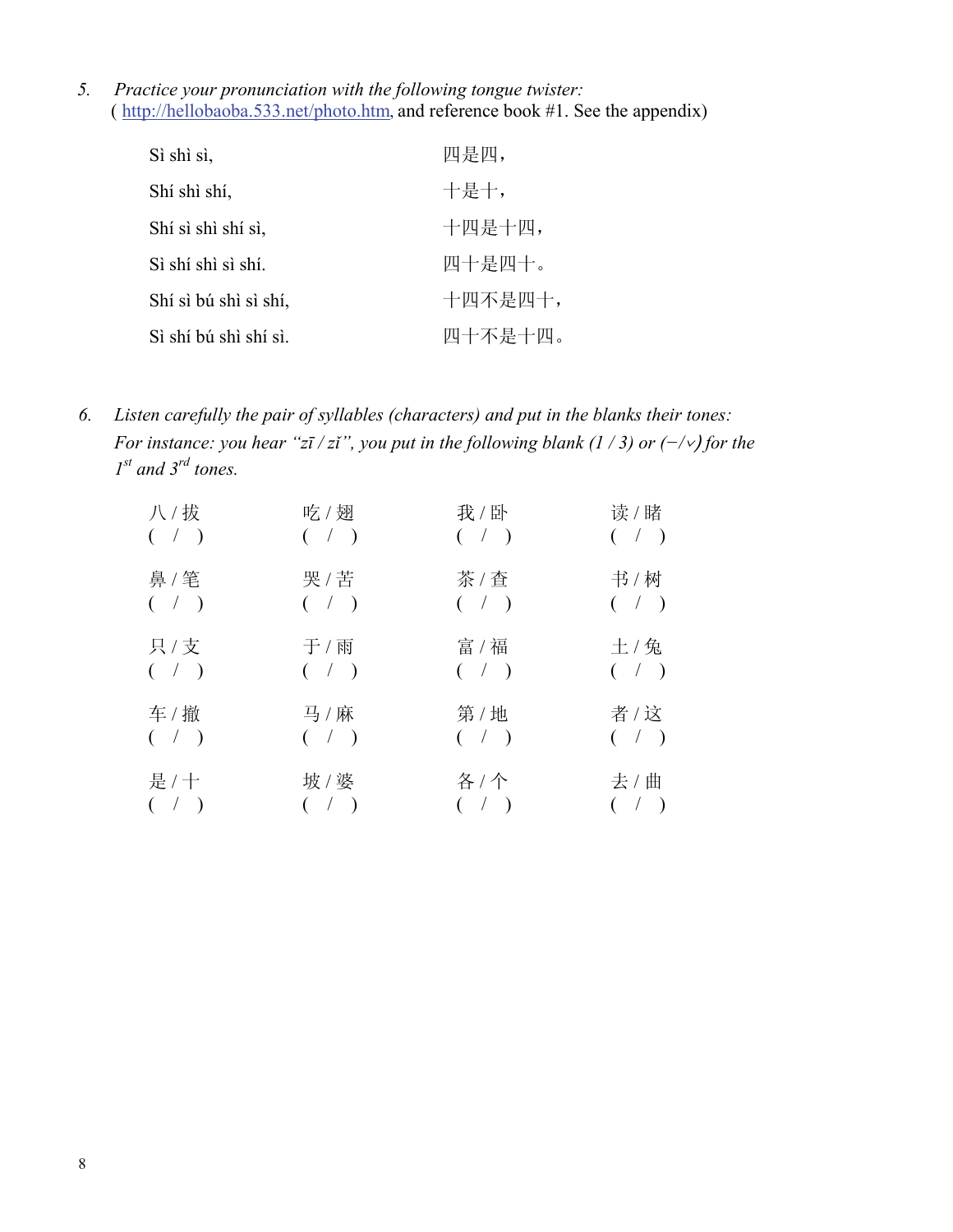|                  | Compound vowels:<br>Phonetic symbos: |    | ai<br>[ai]                  | ei<br>[ei] | ui<br><i>[uei]</i>                  | ao<br>$\lceil au \rceil$ | ou<br>$\lceil \partial u \rceil$ |                           |
|------------------|--------------------------------------|----|-----------------------------|------------|-------------------------------------|--------------------------|----------------------------------|---------------------------|
| <b>Practice:</b> |                                      |    |                             |            |                                     |                          |                                  |                           |
|                  | āi                                   | ēi |                             | uī         |                                     | āο                       | ōu                               |                           |
|                  | ái                                   | éi |                             | uí         |                                     | áo                       | óu                               |                           |
|                  | ăi                                   | ěi |                             | uĭ         |                                     | ăo                       | ŏu                               |                           |
|                  | ài                                   | èi |                             | uì         |                                     | ào                       | òu                               |                           |
|                  | $b$ -ai $\rightarrow b$ ái           |    | $c$ -ai $\rightarrow$ cài   |            | $zh-ai \rightarrow zh\overline{a}i$ |                          | $d$ -ai $\rightarrow$ dǎi        |                           |
|                  | $f$ -ei $\rightarrow$ fěi            |    | $mei \rightarrow m\dot{e}i$ |            | $h$ -ei $\rightarrow h$ ēi          |                          |                                  | $w$ -ei $\rightarrow$ wéi |
|                  | $sh-ui \rightarrow shui$             |    | $k$ -ui $\rightarrow$ kuí   |            | $ch-ui \rightarrow chu\bar{u}$      |                          | $r$ -ui $\rightarrow$ rui        |                           |
|                  | $p$ -ao $\rightarrow$ pão            |    | $r$ -ao $\rightarrow$ rào   |            | $t$ -ao $\rightarrow t$ ăo          |                          |                                  | $n$ -ao $\rightarrow$ náo |
|                  | $l$ -ou $\rightarrow$ lóu            |    | $g$ -ou $\rightarrow$ gòu   |            | $s$ -ou $\rightarrow$ sou           |                          |                                  | $z$ -ou $\rightarrow$ zou |

### *Notes:*

- 1. Tone symbol's position (2): For the compound vowels, the tone symbols are always put on the vowel letter which appears early in the alphabetical order list except iu, which has its tone symbols on u: (iū, iú, iǔ, iù) (see lesson 4).
- 2. Change of tones (1): a. When two  $3<sup>rd</sup>$  tone syllables come together (nihǎo), the first syllable will pronounce its second half part of the tone, while the second pronounce it's first part of the tone (but the tone symbol remains the same writing as it is - nǐhǎo), so the actual pronunciation is níhào. Be sure that your tone is half of the  $3<sup>rd</sup>$  tone, don't start off from or go up to the same heights as the  $2<sup>nd</sup>$  or  $4<sup>th</sup>$  tones (see the tone diagram).
	- b. When a syllable of  $3^{rd}$  tone precedes a syllable of  $1^{st}$ ,  $2^{nd}$ ,  $4^{th}$  or neutral tones, it's pronounced only in the first half of the  $3<sup>rd</sup>$  tone, that is, the tone only falls but doesn't rise. nǐde → nìde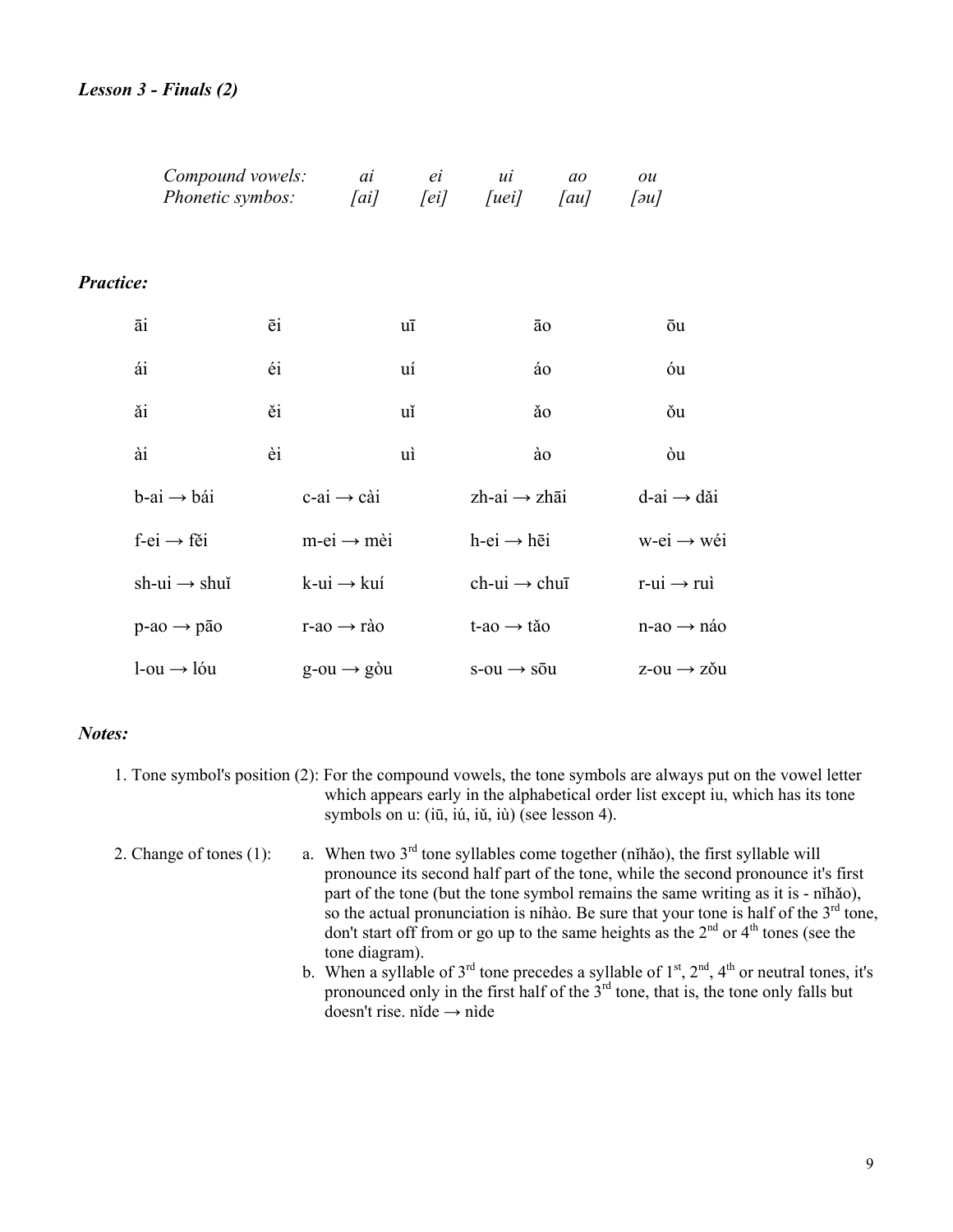### *Activities and Exercises:*

*1. Discriminate the pinyin:* 

| bái - zhòu | shuĭ - wèi                   | măi - mài  | méi - guì  |
|------------|------------------------------|------------|------------|
| měi - wèi  | kāi - căi                    | fèi - shuĭ | huí - lái  |
| yōu - huì  | kŏu - dài                    | tuì - péi  | shāo - kǎo |
| pái - lóu  | dăo - gào                    | móu - hài  | zhāi - yào |
| chóu - bèi | cài - yáo                    | căo - méi  | chuí - wēi |
| dài - hào  | nèi - wài                    | băi - yóu  | lòu - dŏu  |
| tóu - kào  | cuī - huǐ                    | băo - bèi  | bēi - āi   |
| dōu - shòu | $g\dot{\theta}u - z\dot{a}o$ | zhuī - suí | năo - hăi  |

*2. Read aloud the following vocabulary with the correct pronunciation and tones.* 

| bái       | white    | zhĭ    | paper                |
|-----------|----------|--------|----------------------|
| hēi       | black    | zì     | character; word      |
| huī       | gray     | bàozhĭ | newspaper            |
| hǎo       | good     | yŏu    | have/has             |
| bùhǎo     | not good | méiyǒu | do not have/has      |
| shéi/shuí | who      | mèimei | younger sister       |
| lăoshī    | teacher  | năinai | grandma (dad's side) |
| suì       | age      | tuĭ    | leg                  |

*3. Repeat the sentences as many times as needed until you can read them fluently.* 

| Zhǐ shì báide.                                                          | Tā shì shuí?                                                              |
|-------------------------------------------------------------------------|---------------------------------------------------------------------------|
| - Papers are white.                                                     | - Who is she/he?                                                          |
| Zì shì heide.                                                           | Tā shì wǒde lǎoshī.                                                       |
| - Words are black.                                                      | - She is my teacher.                                                      |
| Bàozhǐ shì huīde.                                                       | Lăoshī, nihăo!                                                            |
| - Newspapers are gray.<br>Wǒ yǒu yīgè gēge hé yīgè dìdi, méiyǒu mèimei. | - Hello, teacher!                                                         |
|                                                                         | - I have an elder brother and a younger brother, (but) no younger sister. |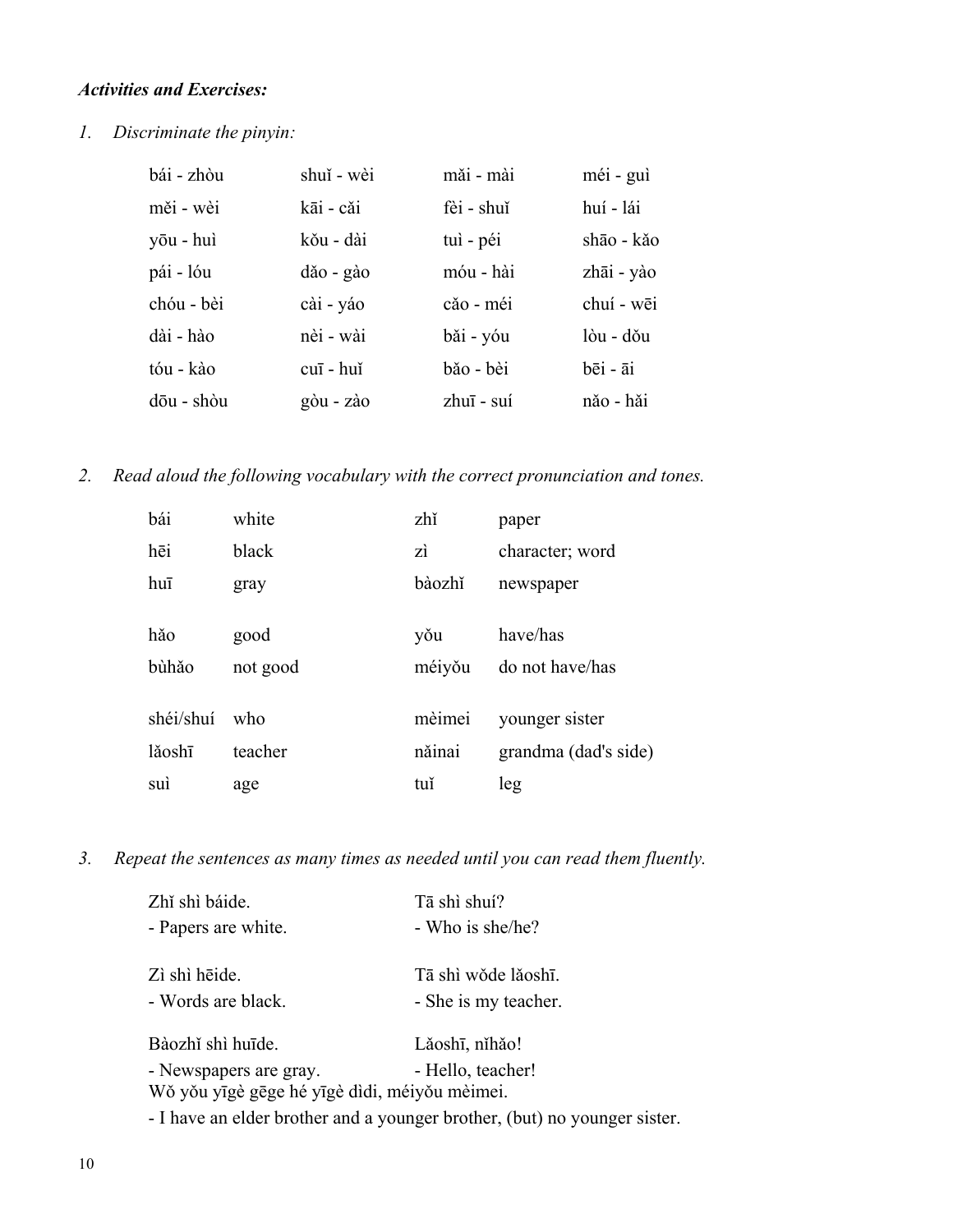Tāde nǎinai qīshí suì le, tuǐ bùhǎo.

- His grandma is seventy years old and has some problem in her leg.

### *4. Practice more your pinyin by reading aloud the following words.*

| hăidài | kelp; seaweed               |                      | běiwěi north latitude |
|--------|-----------------------------|----------------------|-----------------------|
|        | căomào straw hat            |                      | păodào racetrack      |
| páiduì | line up                     | fěicuì               | jadeite               |
| báicài | Chinese cabbage             | kāfēi                | coffee                |
| gāo/ǎi | tall/short                  | $g\bar{a}o/d\bar{a}$ | high/low              |
| féizào | soap                        | guitái               | counter               |
| lăotóu | old man                     |                      | lăotàitài old woman   |
| máobĭ  | Chinese paint brush         |                      | băoshí precious stone |
| tóu    | head                        | tóufa                | hair                  |
| shŏu   | hand                        | shŏuzhĭ finger       |                       |
|        | shoutão gloves; mittens     | shuĭ                 | water                 |
| kŏu    | mouth                       | zuĭba                | mouth                 |
|        | lăolao grandma (mom's side) | lăoye                | grandpa (mom's side)  |

*5. Listen carefully the pronunciation of each word and check off the one that sounds the most similar to it.* 

| a. (律师)                      | b. (鬼祟)                       |
|------------------------------|-------------------------------|
| $\left( \quad \right)$ lùshī | $( )$ kuidui                  |
| $($ ) yùshí                  | $( )$ huíwèi                  |
| $( )$ ruishi                 | $\left( \quad \right)$ guisui |
| $( )$ kǒuchī                 | $( )$ fěicui                  |
| c. (处罚)                      | d. (口头)                       |
| $\sim$ ( ) chūfā             | $($ \ kõutóu                  |

|  | $($ ) chūfā | () kŏutóu   |
|--|-------------|-------------|
|  | () chùfá    | $( )$ shǔtù |
|  | $( )$ shūfǎ | () kǔtóu    |
|  | () zhùzhá   | $($ ) căotú |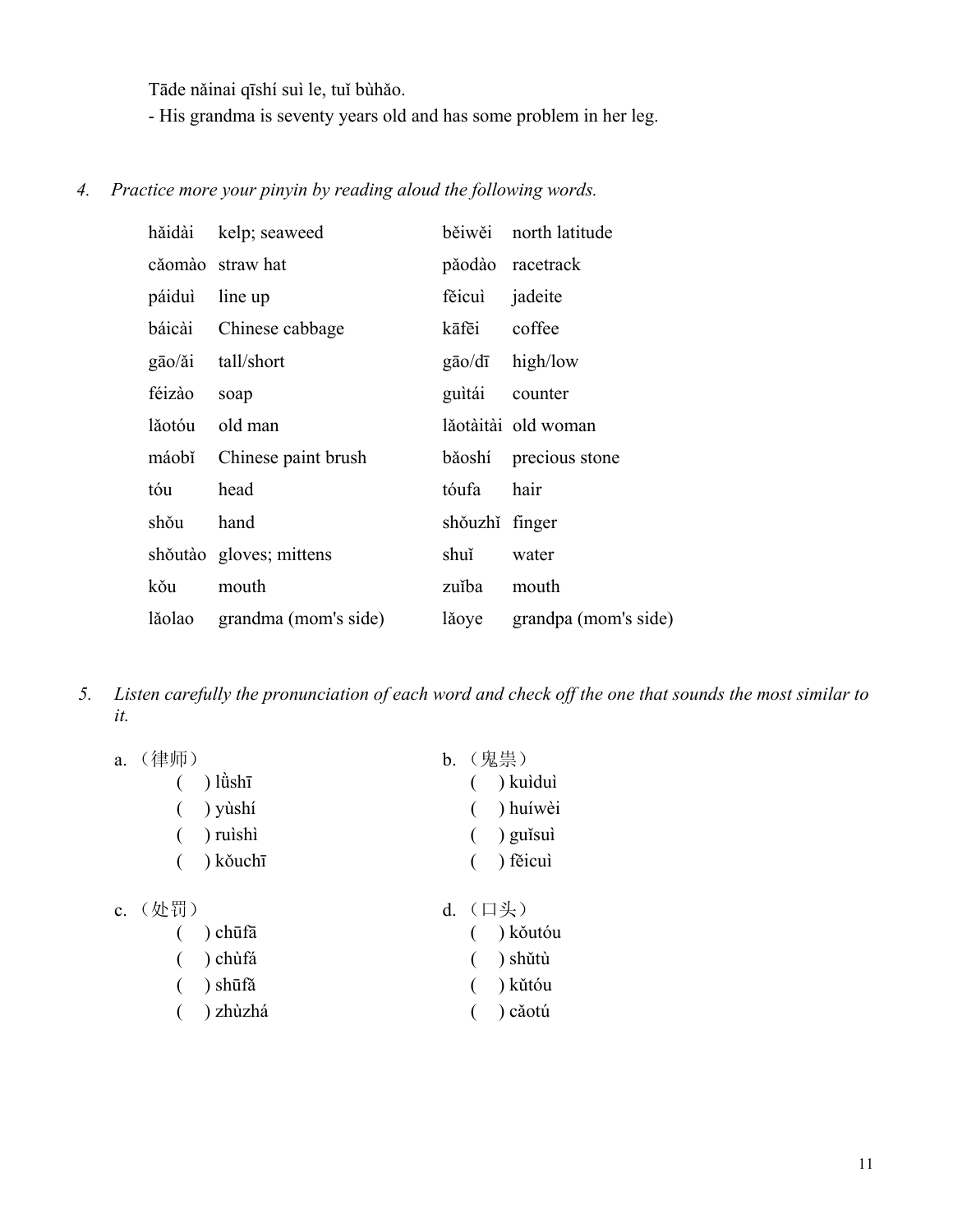### e. (摇头摆尾) <br>
http://www.f. (好逸恶劳)

- 
- ( ) yǒutóuwúwěi ( ) húliyǒunǎo
- ( ) chǎonàopàiduì ( ) hóuzitōutáo
- ( ) yáotóubǎiwěi ( ) kǎoshìchídào
- ( ) lǎotóusǎshuǐ ( ) hàoyìwùláo
- g. (买卖)<br>
( ) hǎidài<br>
( ) bě ( ) běiwěi ( ) bēi'āi ( ) léizhuì ( ) mǎimài ( ) huíguī ( ) huǐhài ( ) bēiwēi

- i.(宝贝) j.(归来)
	- ( ) pàohuī ( ) tuìfèi ( ) bǎobèi ( ) kuìduì ( ) láolèi ( ) guīlái ( ) dǎosuì ( ) guìtái
	-
- - -
		-
		-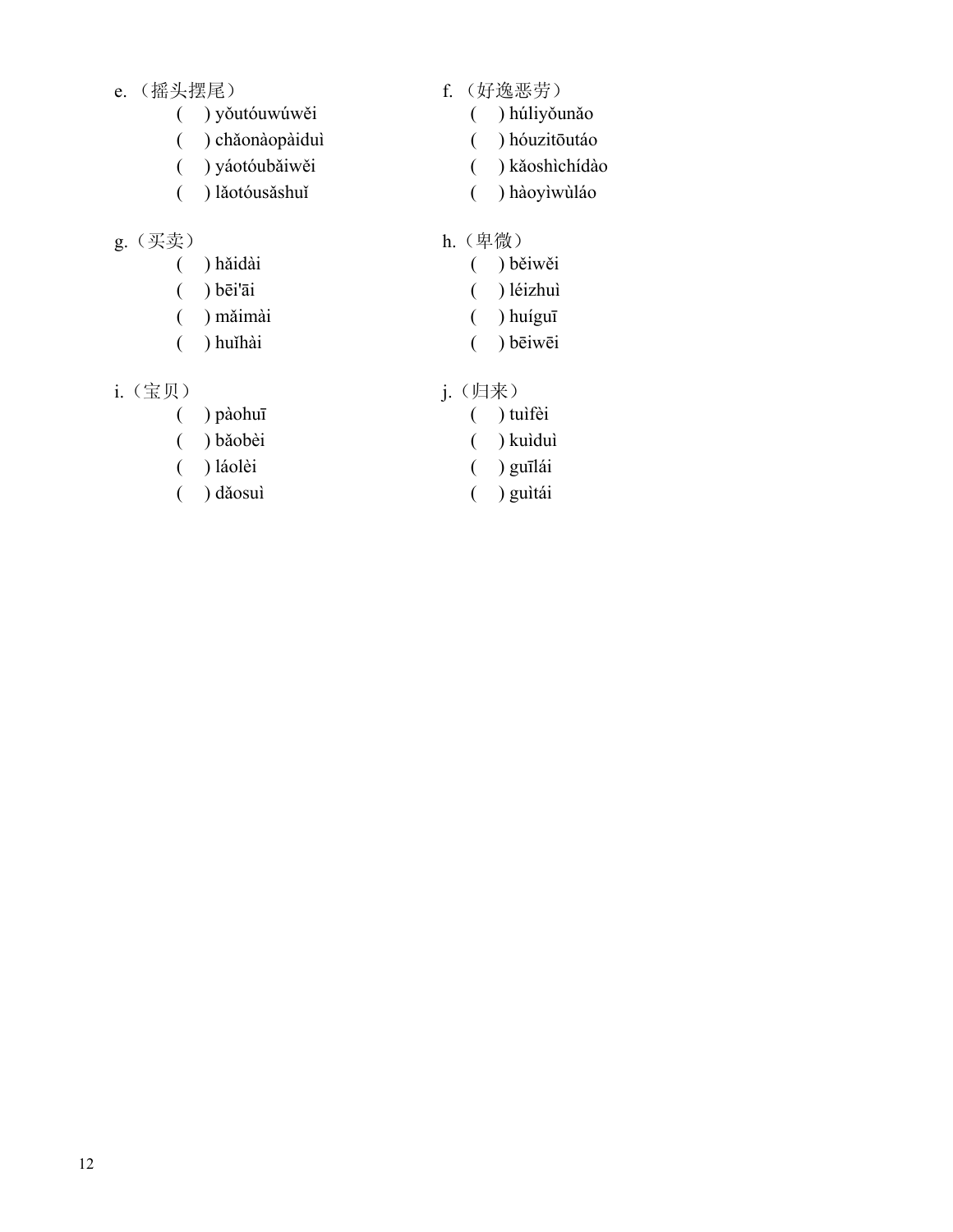### *Lesson 4 - Finals (3)*

|                  | Compound vowels:<br><i>Phonetic symbols:</i> [ia] | ia                          | iao | iu<br>[iau] [iəu]           | ie<br>$[$ i $\varepsilon$ ] | üe<br>$[y \varepsilon]$     |  |
|------------------|---------------------------------------------------|-----------------------------|-----|-----------------------------|-----------------------------|-----------------------------|--|
| <b>Practice:</b> |                                                   |                             |     |                             |                             |                             |  |
| iā               | iāo                                               |                             | iū  | iē                          |                             | üē                          |  |
| iá               | iáo                                               |                             | iú  | ié                          |                             | üé                          |  |
| iă               | iăo                                               |                             | iŭ  | iě                          |                             | üě                          |  |
| ià               | iào                                               |                             | iù  | iè                          |                             | üè                          |  |
|                  | $x$ -ia $\rightarrow$ xià                         | $i$ -ia $\rightarrow$ jiā   |     | $q$ -ia $\rightarrow$ qiǎ   |                             | $y-a \rightarrow y a$       |  |
|                  | $b$ -iao $\rightarrow$ bião                       | $m$ -iao $\rightarrow$ miào |     | $t$ -iao $\rightarrow$ tiáo |                             | $p$ -iao $\rightarrow$ piào |  |
|                  | $x$ -iu $\rightarrow$ xiù                         | $d$ -iu $\rightarrow$ diū   |     | $n$ -iu $\rightarrow$ niú   |                             | $j$ -iu $\rightarrow$ jiŭ   |  |
|                  | $l$ -ie $\rightarrow$ liè                         | $q$ -ie $\rightarrow$ qiě   |     | $m$ -ie $\rightarrow$ miè   |                             | $b$ -ie $\rightarrow$ bié   |  |
|                  | $i$ -üe $\rightarrow$ jué                         | $n$ -üe $\rightarrow$ nüè   |     | $x$ -üe $\rightarrow$ xuě   |                             | $q$ -üe $\rightarrow$ què   |  |

### *Notes:*

| 1. $i \rightarrow y$ , $ii + y$ : | For any syllables that start with $i'$ , their pinyin forms have to change to y (i)                                                                                                                            |
|-----------------------------------|----------------------------------------------------------------------------------------------------------------------------------------------------------------------------------------------------------------|
|                                   | and y have the same pronunciation):                                                                                                                                                                            |
|                                   | ia $\rightarrow$ ya, iao $\rightarrow$ yao, ie $\rightarrow$ ye, iu $\rightarrow$ you. All syllables that start with 'ü' must                                                                                  |
|                                   | have y preceded them and the two dots in $\ddot{u}$ omitted: $\ddot{u}e \rightarrow \dot{v} \ddot{u}e \rightarrow \dot{v} \ddot{u}e$ .                                                                         |
| 2. j, q, x with $\ddot{u}$ :      | $i + \text{ü}e \rightarrow \text{ü}e \rightarrow \text{ü}e$ ; $q + \text{ü}e \rightarrow \text{qu}e \rightarrow \text{que}$ ; $x + \text{ü}e \rightarrow \text{x\text{ü}e} \rightarrow \text{xue}$ , but their |
|                                   | pronunciation still keep the same as jue, que, and xue.                                                                                                                                                        |
|                                   | 3. Change of tones (2): bù (no, not) is normally pronounced with the $4th$ tone. However, it should                                                                                                            |
|                                   | change into the $2nd$ tone when and only when it is followed by another                                                                                                                                        |
|                                   | syllable of the $4th$ tone.                                                                                                                                                                                    |
|                                   | For instance, bûxiè $\rightarrow$ búxiè; bùshì $\rightarrow$ búshì; bùguò $\rightarrow$ búguò                                                                                                                  |
|                                   |                                                                                                                                                                                                                |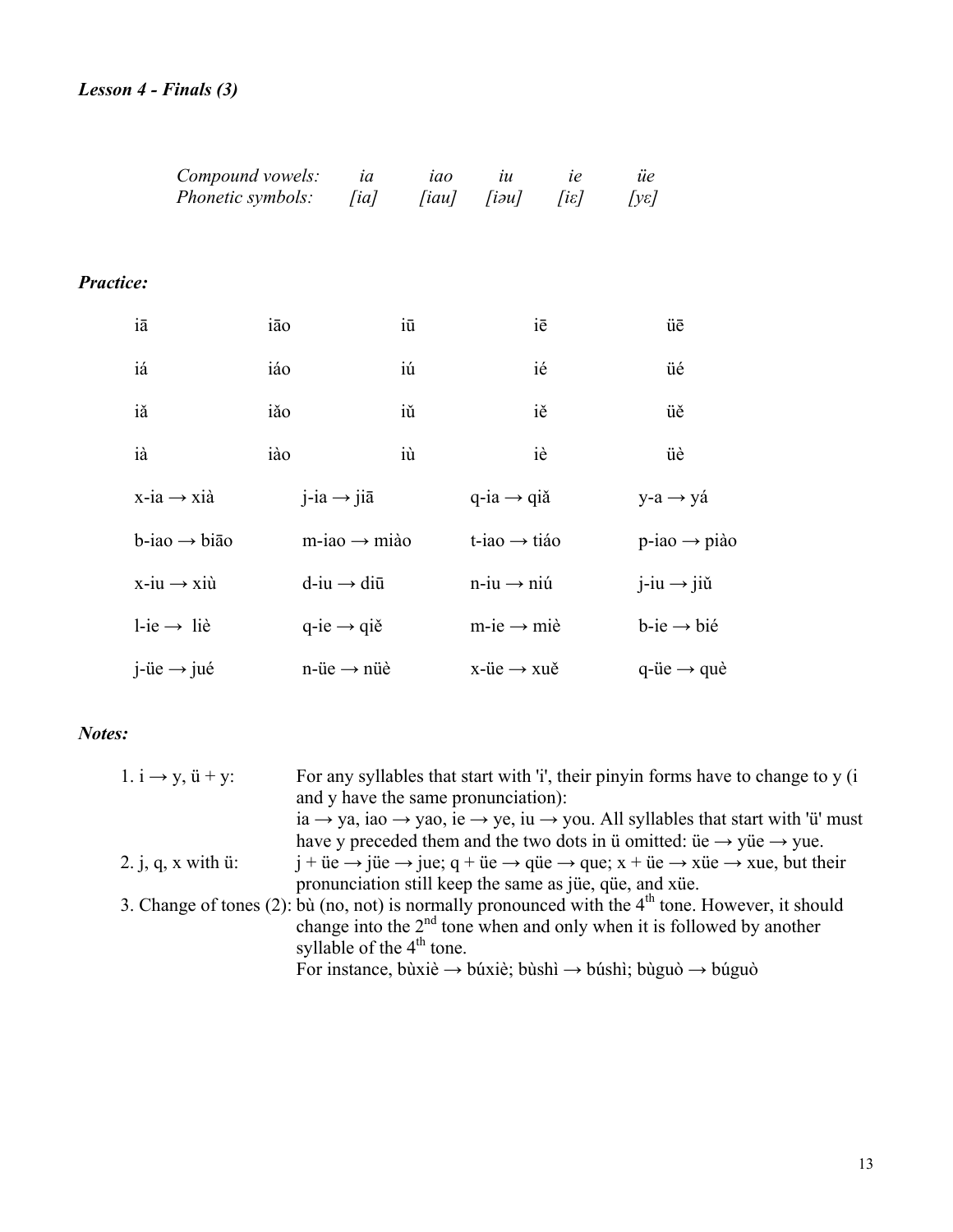### *Activities and Exercises:*

*1. Discriminate the pinyin:* 

| jiā - jiào  | xiăo - jiě           | biè - niu  | jiāo - liú                |
|-------------|----------------------|------------|---------------------------|
| jiŭ - yuè   | liú - xuè            | yǎo - yá   | qià - qiǎo                |
| tiĕ - qiāo  | $q\acute{i}u$ - $xi$ | xié - tiáo | diào - xiào               |
| tie - qiè   | piào - jià           | niŭ - nie  | biăo - jué                |
| qiǎo - miào | jué - liè            | yuē - lüè  | xiū - xué                 |
| jià - jiē   | jiù - yè             | xião - miè | què - qiè                 |
| xià - diē   | jiăo - xiè           | tiáo - yuē | jiě - jué                 |
| miáo - xiě  | xué - xiào           | yè - xião  | $xu\acute{e} - ji\bar{u}$ |

*2. Read aloud the following vocabulary with the correct pronunciation and tones.* 

| huíjiā  | go home                   | shŏubiăo                | watch (that tells time)     |
|---------|---------------------------|-------------------------|-----------------------------|
| xuéxiào | school                    | xiàxuě                  | to snow                     |
| méiyǒu  | do not have               | xièxie                  | to thank; thanks            |
| liùyuè  | June                      | xiūjià                  | take vacation               |
|         |                           |                         |                             |
| jiějie  | elder sister              | jiùjiu                  | uncle (mom's side)          |
| biăojiě | cousin (as elder sister)  | biăomèi                 | cousin (as younger sister)  |
| biăogē  | cousin (as elder brother) | biăodì                  | cousin (as younger brother) |
|         |                           |                         |                             |
| duibùqĭ | excuse me; sorry          | jíyuè                   | which month                 |
| nălĭ    | where                     | nàme                    | so; then                    |
| zhù zài | live at; live in          | $\overline{\text{}}$ iā | family; home                |
| dōu     | all                       | xūyào                   | to need                     |

*3. Repeat the sentences as many times as needed until you can read them fluently.* 

Ní qù nălǐ? - Where are you going? Wǒ qù xuéxiào. - I'm going to school. Xiàxuě le, búyòngqù xuéxiào le. - It's snowing, there is no school.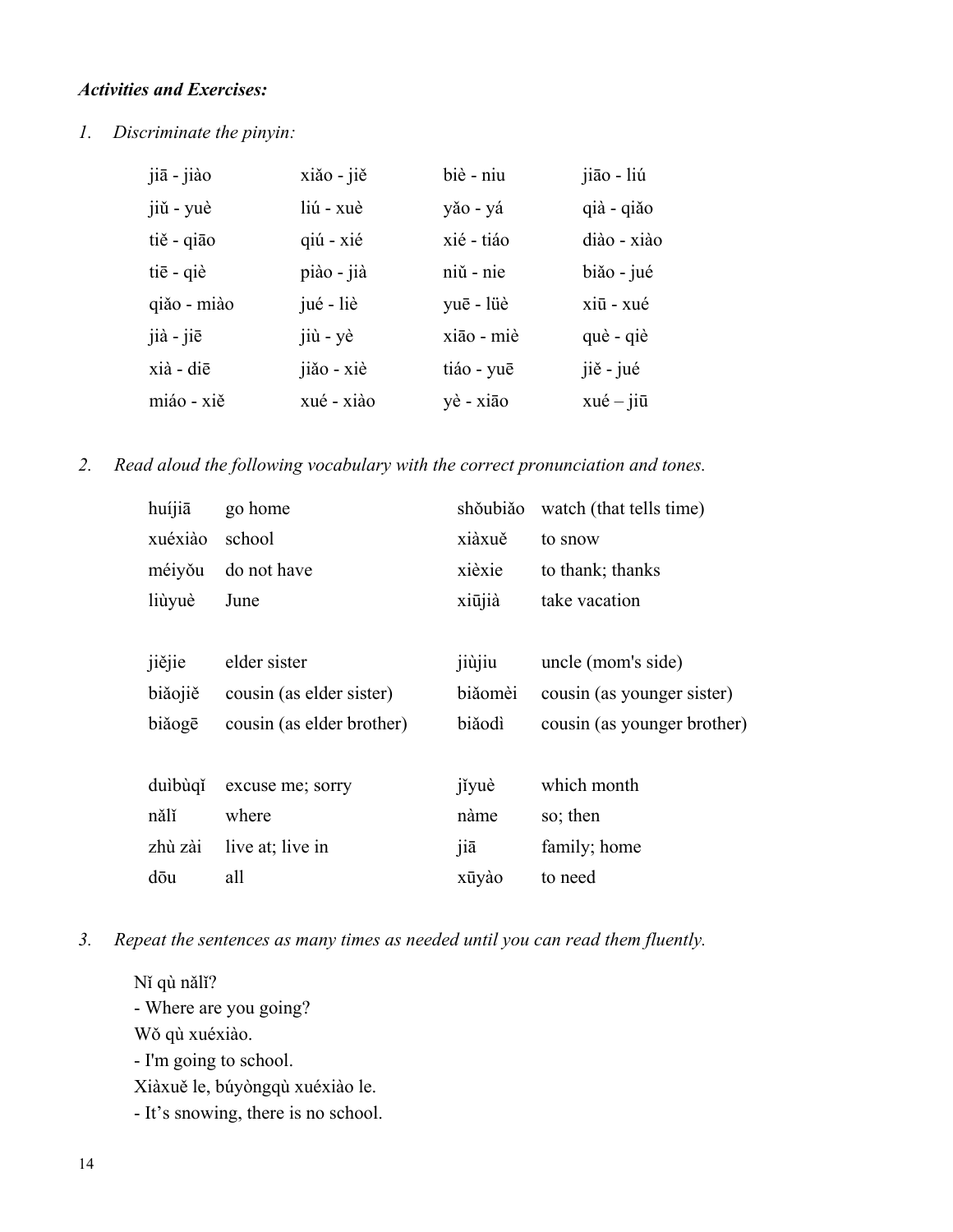Nàme wǒ huíjiā. - Then, I go home.

 Duìbùqǐ, zhè shì nǐde shǒubiǎo ma? - Excuse me, is this your watch? Shìde, xièxie. - Yes, thanks.

Zhè búshì wǒde shǒubiǎo.

 - This is not my watch. Nàme zhè shì shuíde shǒubiǎo? - Then whose watch is this?

Nǐ jǐyuè xiūjià?

. - In which month will you take your vacation?

Wǒ liùyuè xiūjià.

- I'll take my vacation in June.

Wǒde biǎojiě hé biǎogē dōu zhù zài wǒ jiā. Wǒ bù xūyào xiūjià le.

 - My cousins (one sister and one brother) all live in my house. I don't need to take vacation.

| 4. |  |  |  | Practice more your pinyin by reading aloud the words given below. |
|----|--|--|--|-------------------------------------------------------------------|
|----|--|--|--|-------------------------------------------------------------------|

| píjiǔ   | beer                 | niúnăi   | milk                |
|---------|----------------------|----------|---------------------|
| qìqiú   | balloon              | zúqiú    | soccer; soccer ball |
| tiělù   | railway; railroad    | ditiĕ    | subway; metro       |
| qiăzi   | clip                 | húdié    | betterfly           |
| yuèqiú  | the moon (as planet) | juésài   | final (of a game)   |
| xiězì   | to write (words)     | jiérì    | festival            |
| shūjià  | bookshelf            | jiěfu    | brother-in-law      |
| tiàowǔ  | dance                | diàoyú   | fishing             |
| xié     | shoes                | xiā      | shrimp              |
| niăo    | bird                 | shuìjiào | to sleep            |
| dà/xiǎo | big/small            | kū/xiào  | to cry/ to laugh    |
| qiézi   | egg plant            | jiàoshì  | classroom           |
| xiàjì   | summer (season)      | qiūjì    | autumn (season)     |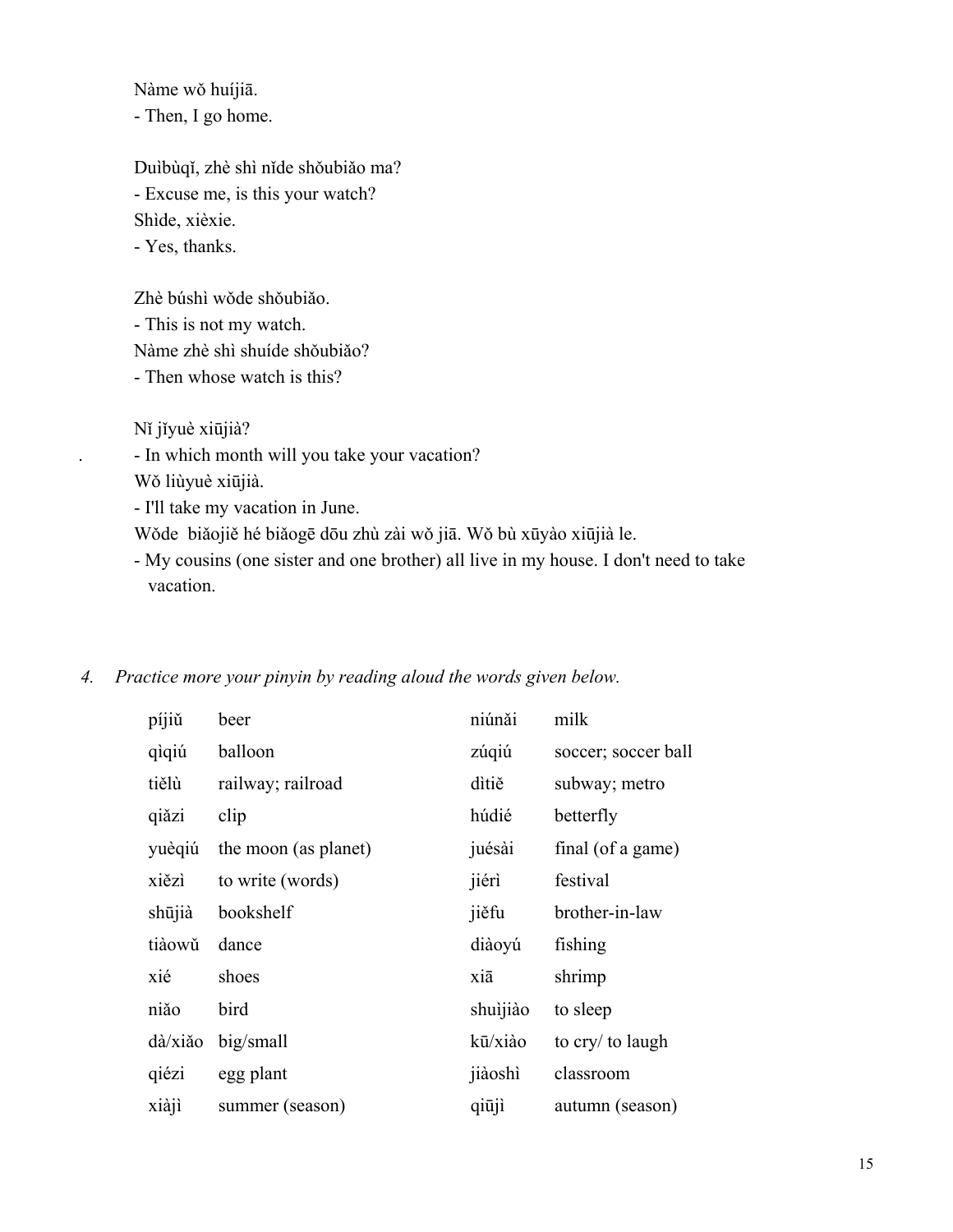*5. Listen carefully and put a number with the word you heard in order. (Teacher should say the words in a different order from that listed below)* 

| 谢谢 xièxie  | 姐姐 jiějie   | 学校 xuéxiào |
|------------|-------------|------------|
| 铁路 tiělù   | 足球 zúqiú    | 九月 jiǔyuè  |
| 书架 shūjià  | 决赛 juésài   | 夏日 xiàrì   |
| 来去 láiqù   | 别扭 bièniu   | 确实 quèshí  |
| 介绍 jièshào | 韭菜 jiǔcài   | 列队 lièduì  |
| 吹牛 chuīniú | 叠纸 diézhǐ   | 饺子 jiǎozi  |
| 预料 yùliào  | 巧妙 qiǎomiào | 窃取 qièqǔ   |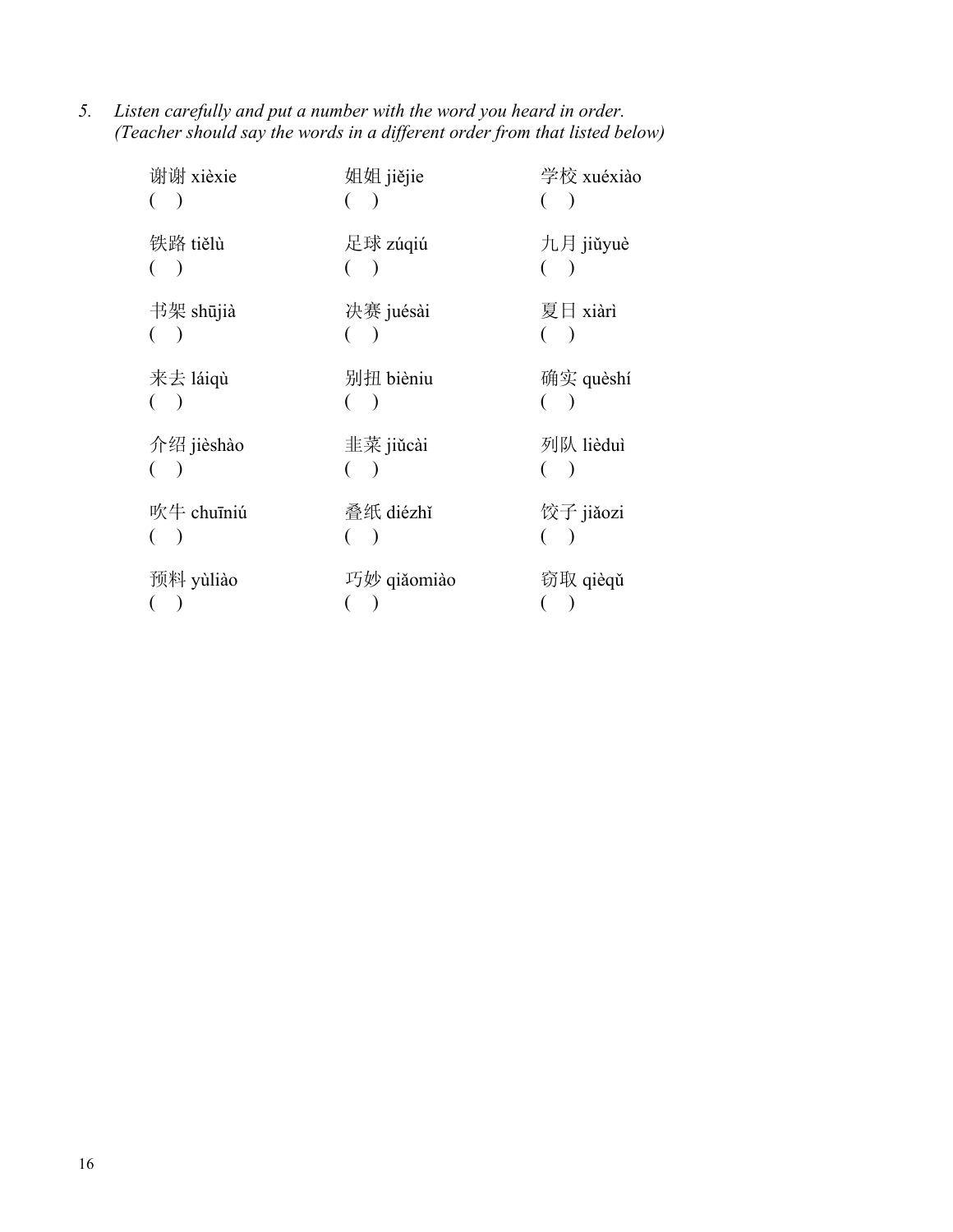### *Lesson 5 - Finals (4)*

|                  | Compound vowels:<br><i>Phonetic symbols:</i> | ua<br>[ua]                 | uai<br>[uai] | ui<br>[uei]                 | $\mathcal{U}^{\mathcal{O}}$<br>[ua] |                             |  |
|------------------|----------------------------------------------|----------------------------|--------------|-----------------------------|-------------------------------------|-----------------------------|--|
| <b>Practice:</b> |                                              |                            |              |                             |                                     |                             |  |
|                  | uā                                           | uāi                        |              | uī                          |                                     | uō                          |  |
|                  | uá                                           | uái                        |              | uí                          |                                     | uó                          |  |
|                  | uă                                           | uǎi                        |              | uĭ                          |                                     | uŏ                          |  |
|                  | uà                                           | uài                        |              | uì                          |                                     | uò                          |  |
|                  | h-ua $\rightarrow$ huà                       | $g$ -ua $\rightarrow$ gua  |              | $k$ -ua $\rightarrow$ kuǎ   |                                     | zh-ua $\rightarrow$ zhuā    |  |
|                  | $u$ ai $\rightarrow$ wài                     | sh-uai $\rightarrow$ shuāi |              | $h$ -uai $\rightarrow$ huái |                                     | $g$ -uai $\rightarrow$ guǎi |  |
|                  | $c$ -ui $\rightarrow$ cuī                    | $s$ -ui $\rightarrow$ sui  |              | $z$ -ui $\rightarrow$ zui   |                                     | $r$ -ui $\rightarrow$ rui   |  |
|                  | $k$ -uo $\rightarrow$ kuò                    | $d$ -uo $\rightarrow$ duō  |              | $l$ -uo $\rightarrow$ luó   |                                     | $n-w$ $\rightarrow$ nuò     |  |

### *Notes:*

| $11 \rightarrow W$ | For the syllables that start with 'u', their pinyin forms have to change |
|--------------------|--------------------------------------------------------------------------|
|                    | to w (u and w pronounce the same):                                       |
|                    | $ua \rightarrow wa$ , $uau \rightarrow wau$ , $uo \rightarrow wo$        |

### *Activities and Exercises:*

### *1. Discriminate the pinyin:*

| guā - guǒ         | kuài - huó | tuō - kuǎ             | suǒ - suì  |
|-------------------|------------|-----------------------|------------|
| chuăi - duó       | cuō - tuó  | huá - guì             | shui - guǒ |
| wài - guó         | zuò - suì  | guài - zuì            | wò - chuò  |
| huí - guī         | shuò - guǒ | zuò - luò             | guò - huǒ  |
| tuó - luó         | wài - kuài | guó - cui             | huā - huì  |
| cui - ruò         | shuō - huà | cuò - guài            | gài - kuò  |
| kuí - huā         | nuò - ruò  | $g\overline{u}$ - suo | duō - guă  |
| $lu\bar{o}$ - suo | huā - duǒ  | kuì - duì             | tuō - shuĭ |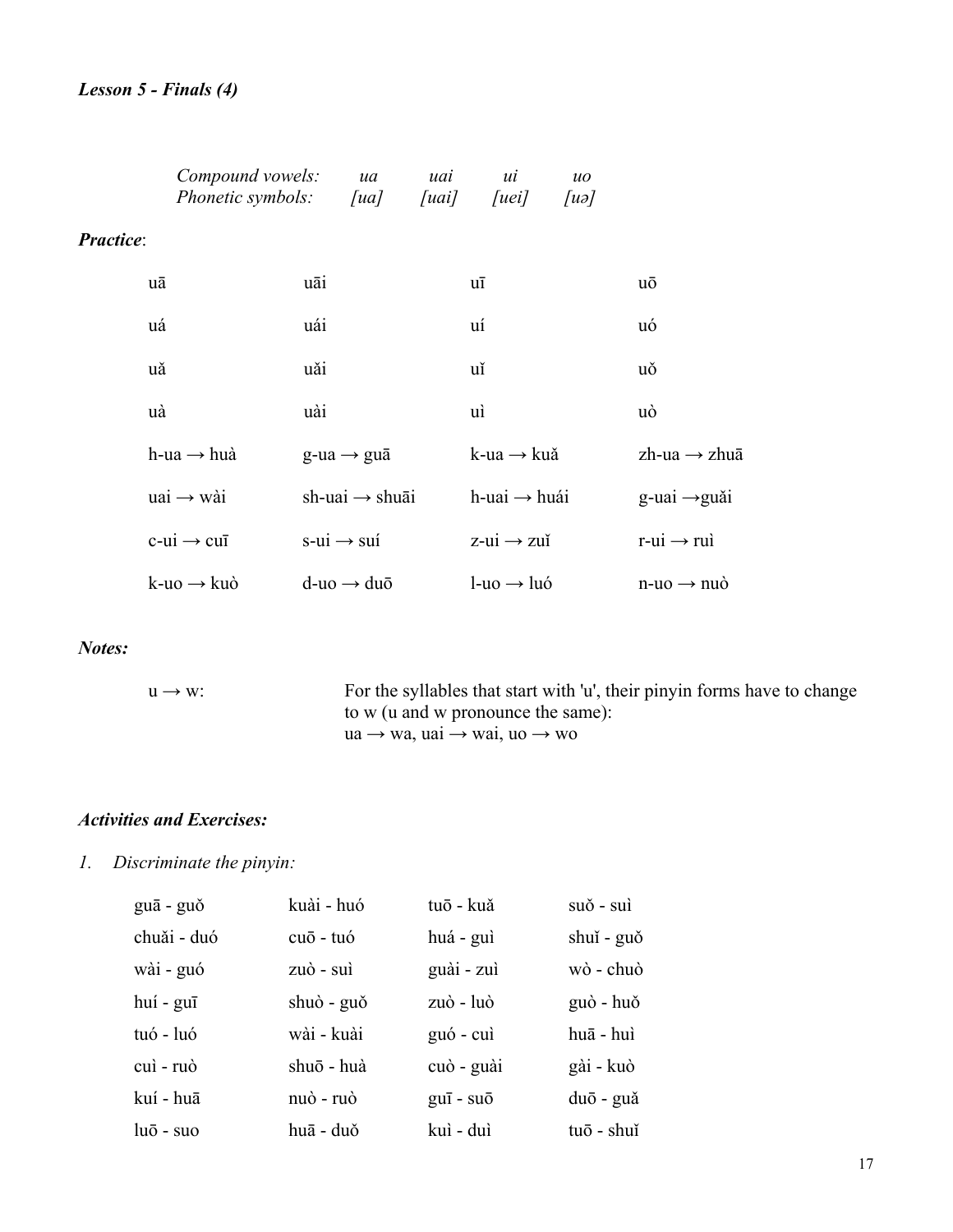### *2. Vocabulary*

| shuōhuà  | to speak; speaking             | cuòwù         | mistake; error                |
|----------|--------------------------------|---------------|-------------------------------|
| huáxuě   | to ski; sking                  | guójiā        | country                       |
| qíguài   | strange; weird                 | yúkuài        | happy; joyful; cheerful       |
| shuō     | to say                         | zuòyè         | assignment; homework          |
| zhù      | to wish                        | lüyóu         | tour; tourism                 |
|          |                                |               |                               |
| hăo/huài | good/bad                       | duō/shǎo      | much; many/few; little        |
| duì/cuò  | right; correct/wrong           | lĭ/wài        | in; inside/out; outside       |
| huì      | can; know how to (by learning) | búhuì         | can't; don't know how to      |
| tài      | too; excessively               | zhème         | so; such; this way; like this |
| kuài     | fast; quick; quickly           | búcuò         | not bad                       |
|          |                                |               |                               |
| Yàzhōu   | Asia                           | <b>Ouzhou</b> | Europe                        |
| Fēizhōu  | Africa                         | Měizhōu       | America                       |

*3. Repeat the sentences as many times as needed until you can read them fluently.* 

Tā shuōhuà tài duō, tài kuài.

- He/she speaks too much and too fast.

 Wǒ qù huáxuě, nǐ yě qù hǎo ma? - I am going to ski, would you join me? Duìbùqǐ, wǒ búhuì huáxuě. - Sorry, I don't know how to ski.

 Nǐde zuòyè lǐ yǒu cuòwù. - There are mistakes in your homework. Shìma? Qíguài, lǎoshī méi zhème shuō. - What? It's weird, the teacher didn't say so. Wǒde guójiā zài Yàzhōu. - My country is in Asia.

 Wǒ qù guò Ōuzhōu, Fēizhōu hé Měizhōu. - I've been Europe, Africa and America.

.